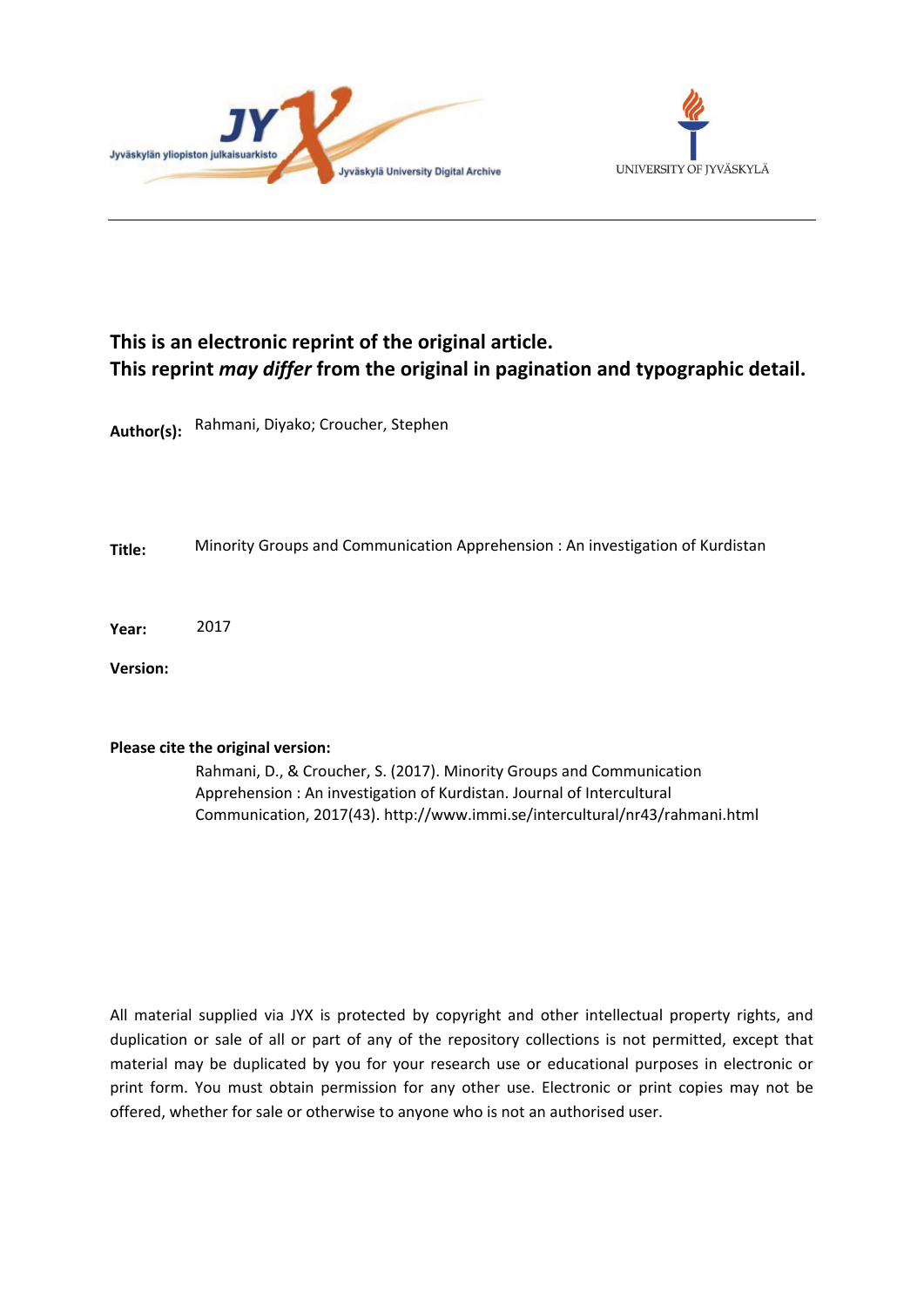# **Minority Groups and Communication Apprehension**

### **An investigation of Kurdistan**

*Diyako Rahmani and Stephen M. Croucher*

**University of Jyväskylä - Finland**

### **Abstract**

This study explores communication apprehension among the Iranian Kurdish minority group. Based on a sample of 157 self-administered surveys, the study investigates the relative communication apprehension (CA) score of Iranian Kurds and the influence of sex, age, and education on CA. Results revealed Kurds are relatively less apprehensive than many other cultures. It was also revealed that women have significantly higher levels of dyadic, public, and total CA. Moreover, all CA contexts (dyadic, groups, meeting, and public) and total CA tended to increase after grade 9 and decrease after completing high school. Age however, only had a modest effect on meeting CA. The findings propose higher levels of social encounters reduce the amount of CA among Kurds. Implications, limitations, and areas of future research are posited.

**Keywords:** *Communication Apprehension, Socioeconomic status, Kurdistan, Culture, Regression*

### **Introduction**

Communication apprehension (CA), a "broad-based fear or anxiety associated with either real or anticipated [oral] communication with another person or persons" (McCroskey 1977: 78) is one of the most studied communication traits. Research has consistently shown American college/university students to have less CA than students from East-Asian nations (e.g., China, Japan, Korea, etc.) (Burroughs & Marie 1990; Hsu 2007; Zhang, Butler, & Pryor 1996) and from European nations (Finland and Sweden for example) (Mansson & Myers 2009; Sallinen-Kuparinen, McCroskey & Richmond 1991). A focus of CA research has been to understand how it relates to an individual's communicative competence (McCroskey & McCroskey 1988). The literature on CA is rich, exploring many populations in various national cultures, e.g., Australia, China, England, Finland, France, Germany, India, Iran, Israel, Japan, Korea, Malaysia, Micronesia, Philippines, Sweden, Taiwan, Thailand, and the United States (Barraclough, Christophel & McCroskey 1988; Croucher 2013; Hsu 2004; Neuliep, Chadoir, & McCroskey 2003; Zarrinabadi 2012).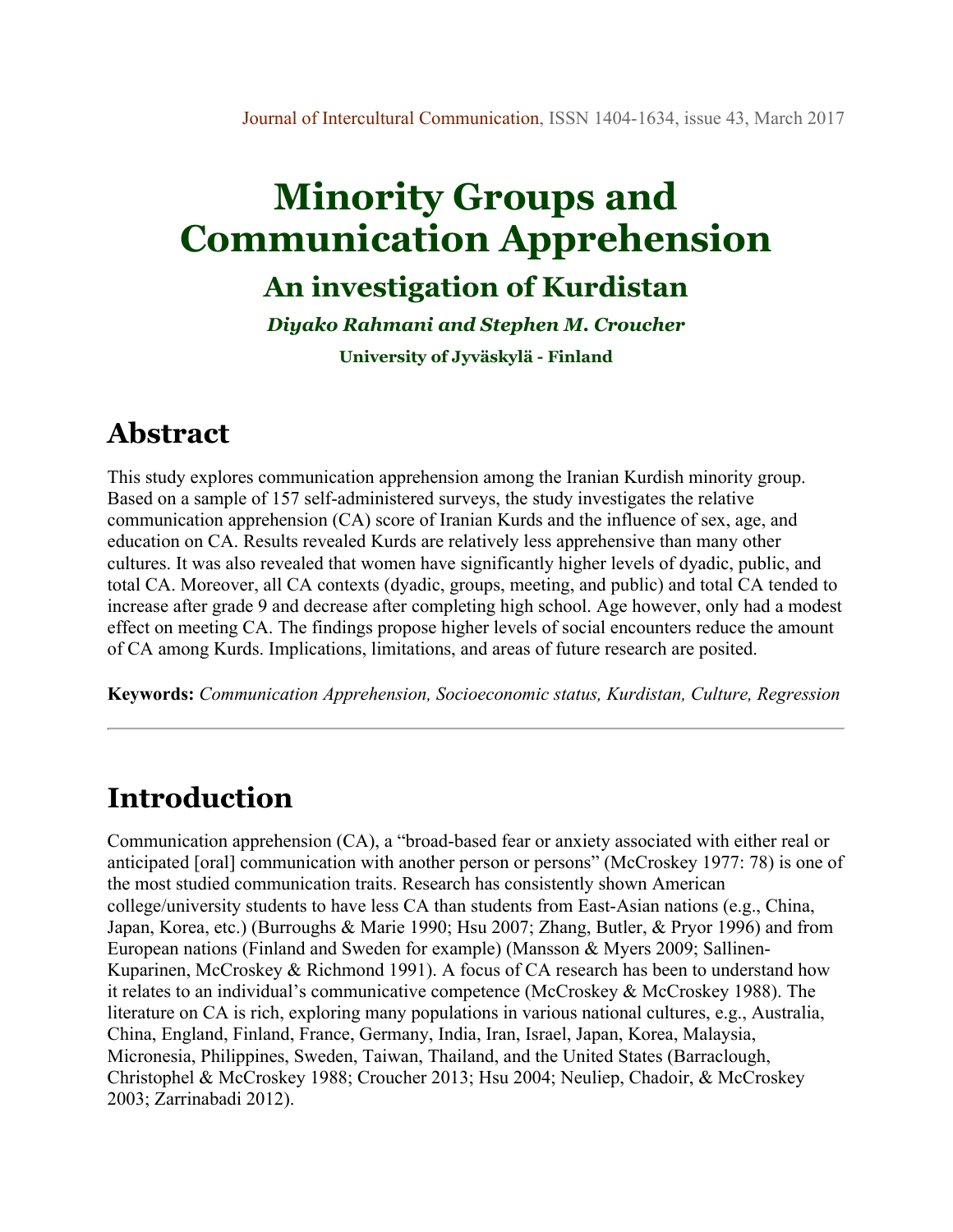On the other hand, CA research is mostly restricted to a limited number of cultures and this trend does take into consideration the varieties in CA of less-studied cultures. Self-reporting of communication traits like CA varies considerably depending on the sample tested. A sample collected in the US for example cannot and should not be generalized to any population other than the US. Levine and McCroskey (1991) reported that a factor analysis for the Personal Report of Communication Apprehension (PRCA), the most used measure of CA, in a US American sample does not hold in another sample from Puerto Rico. They assert that although based on only one culture, the validity of the PRCA-24 should not be generally questioned in intercultural contexts, the results should be interpreted with caution. A study of content validity of US American and Japanese samples revealed differences that could prevent generalization of results based on a specific culture to other cultures (Pribyl, Keaten, Sakamoto, & Koshikawa 1998). While numerous national cultures have been studied, many are still left unexplored. The current study adds to this body of literature by exploring CA among the minority Kurdish society in Iran, which due to political, social and economic reasons is of a low socioeconomic status (SES). Increasingly researchers are analyzing communication in the Middle East (Heisey 2011; Landis & Wasilewski 1999; Merkin 2012; Semati 2011). However, except for research on mass communication (Baydar 2013; Sheyholislami 2010, 2012) there is little research on Kurdistan.

# **CA of Minority groups**

Different factors can affect CA levels of minority groups. Linguistic differences (Chesebro et al. 1992; Horwitz, Horwitz, & Cope 1986) and religious variations (Croucher 2013) can raise CA among minority groups. Lower socioeconomic status can also make the minority groups be more anxious. This lower SES is more likely the result of immigration (Prevoo et al. 2014), less access to educational and medical opportunities, and less functional skills (Smith, Wolf, & Wagner 2010; Thomas 2013). Such factors affect individuals' interactive strategies, and communication characteristics and traits such as individualism and collectivism, and CA (Kim, Tasaki, Kim, & Lee 2007; Rodríguez, Hines, & Montiel 2006, 2009; Triandis 1989).

Economically, Kurdish society in Iran is underdeveloped and marginalized (Yildiz & Taysi 2007). A previous investigation in the Kurdistan province in Iran showed lower literacy and higher unemployment rates than the rest of the country (Groohi, Rossignol, Barrero, & Alaghehbandan 2006). Various social, linguistic, and political differences with the majority groups, not only in Iran, but also in the countries where the Kurds reside have resulted in the perception of the Kurds as a danger to national integrity and sovereignty, and kept the Kurdish community in a lower socioeconomic position. This could affect CA among the Kurds. Thus, the following hypothesis is proposed:

*H1: Kurds in Iran will rate highly on communication apprehension.*

But this lower SES has not prevented the Kurds from developing their ethnic identity. Kurdish language, religion, and political attitudes are aspects of a distinctive identity manifested in various cultural characteristics.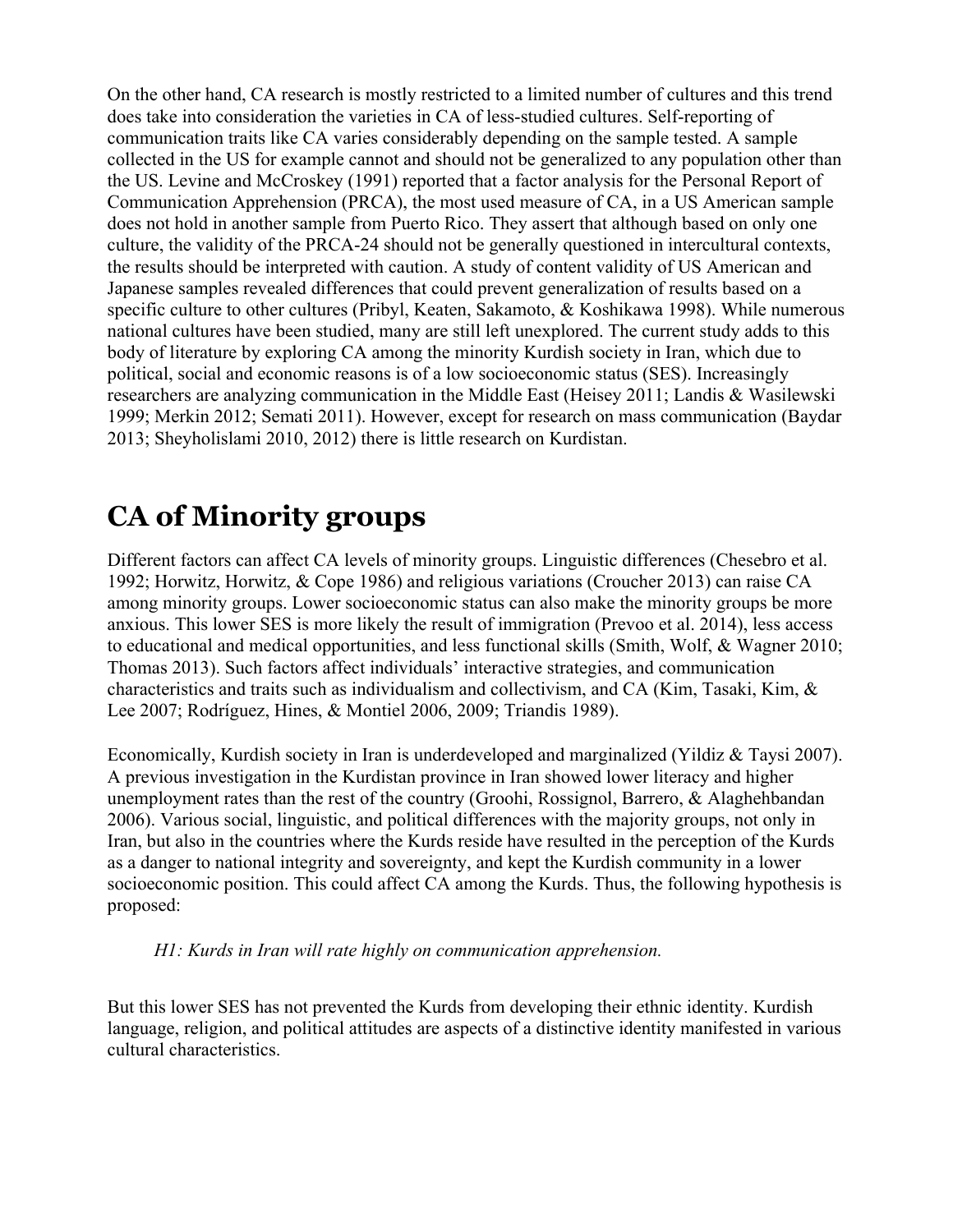# **The Kurds**

Kurdistan is the homeland of an estimated 25 to 30 million Kurds, also linguistic and ethnic minority in Turkey (13 – 15 million, up to 23% of the population), Iran  $(5.7 - 5.6$  million, up to 11% of the population), Iraq (3.5 – 4.2 million, up to 20% of the population), and Syria (1 – 1.1 million, up to 9% of the population) (Gunter 2003) with a common ethno-national identity and a high level of solidarity (Tejel 2009) who believe they are the largest stateless nation in the world (McDowall 2004; Mojab 2001). Kurds' unique language, religion, and cultural characteristics make them distinct from their neighboring societies.

Linguistically, Kurdish language is different than the neighboring Persian, Arabic, and Turkish languages. As a member of the Indio-European language family, Kurdish is considered to be a western Iranian language similar to Farsi (Persian) but different than Arabic and Turkish (Kreyenbroek 1992). The Kurdish language has four main dialect groups of Kirmanji, spoken in Turkey and the Northwest of Iran by 60 – 65% of all the Kurds, Sorani, spoken in Iran and Iraq by 25 – 30% of all the Kurds, Kirmashani, spoken in Iran, and Zazaki/Dimli and Hawrami/Gorani, respectively spoken in Turkey and across the Iranian and Iraqi border (Hassanpour 1992). Although some researchers reported considerable phonological and morphological differences between the major dialects of the Kurdish language (Kreyenbroek 1992), most Kurdologists consider them varieties of the same language (Sheyholislami 2011). Except for Iraq after 2003, Kurdish is not an official language anywhere (Iraqi Constitution n.d.).

Religiously Kurdistan is a diverse society. Kurds are mostly Sunni Muslims with a minority Shiite living in Southern Iranian Kurdistan, but Assyrian and Armenian Christians, Jews, Yazadis, Alavis, and Yaressanis also live there (Dahlman 2002). Kurdistan has solidarity with its religions and linguistic minorities (Skutnabb-Kangas & Fernandes 2008) and it has been a safe haven for non-Muslim refugees after the 2003 religious clashes in Iraq (Hanish 2009).

Historically, after the first break-up of Kurdistan in the 16th century until World War I, Kurds partly could continue their autonomous political and social lives within the borders of the Persian and Ottoman Empires in the form of local dynasties (McDowall 2004). Nevertheless, in the redrawn map of the Middle East after 1918, Ottoman Kurdistan was divided among three newly formed countries of Iraq, Syria, and Turkey. Since then, the centralized policies of these three countries and Iran have sought to implant a comprehensive national identity by melting down minority identities to surmount the danger of possible territory separation. For example, in Turkey, oral or written usage of Kurdish was prohibited and the existence of Kurdish identity was denied (Marcus 2007; Skutnabb-Kangas & Fernandes 2008). In Syria, many Kurds were excluded from having Syrian citizenship (Tejel 2009). This marginalization of the Kurdish community resulted in poverty, low SES, social and military unrest to rectify assimilating Kurdish identity (Gunter 2011; Romano 2006), and immigration of about 1.5 million Kurds to mostly North America, Nordic, and Western Europe (Skutnabb-Kangas & Fernandes 2008).

Recently, Turkey's application for admission in the European Union has brought attention to its conflict with the Kurds (Gunter 2011) and in Iraq, Kurds managed to form the Kurdistan Regional Government (KRG) (Natali 2010). This autonomous administration has recently gained a lot of economic and political attention because of its reserves of oil, 45 billion barrels (Mearns 2011), its potential role in hydropolitics of the Middle East (Soffer 1999), and especially its role in the international fight against the terrorist group of the Islamic State (IS) (Phillips 2014). In eastern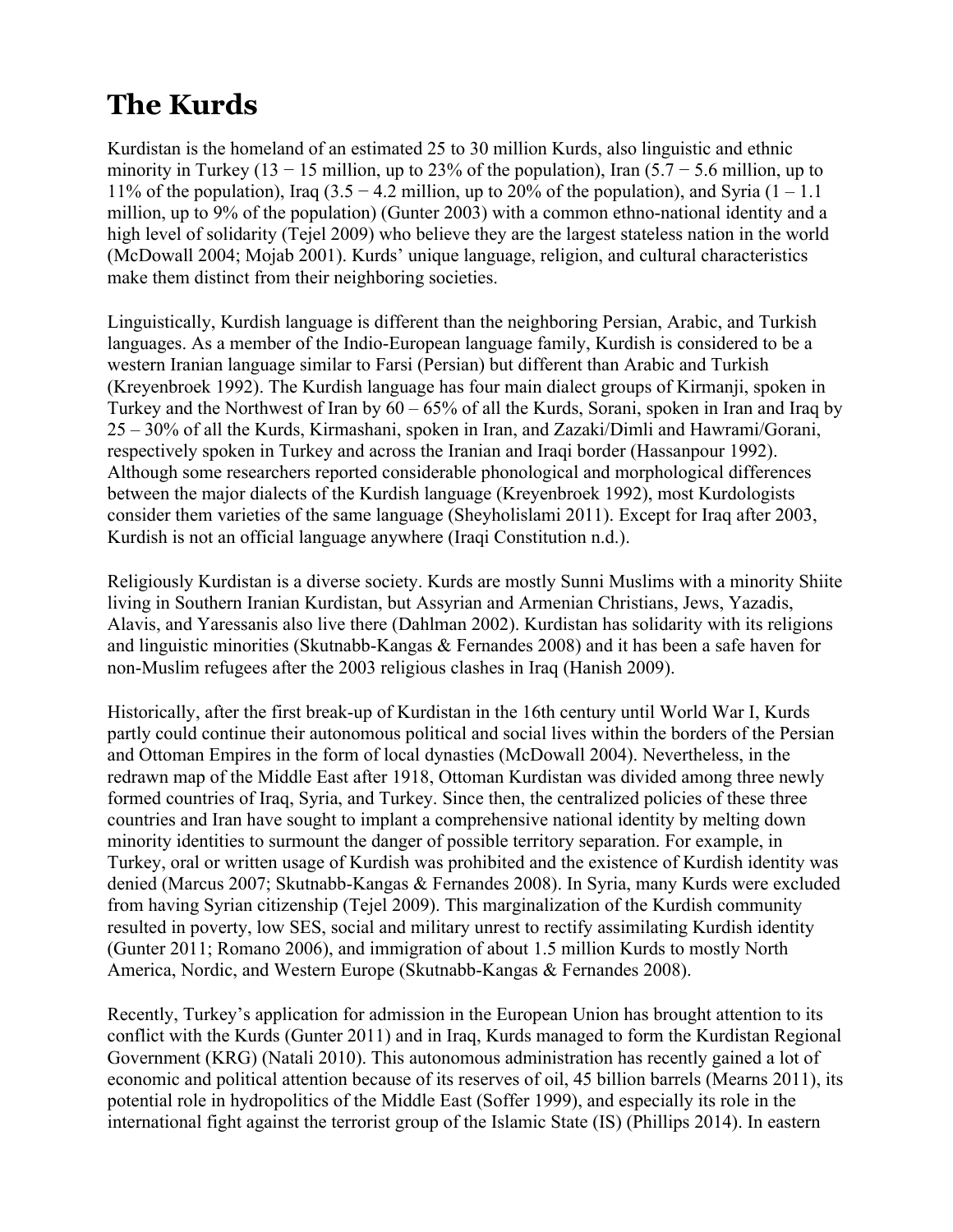Iran, Kurds have been struggling to preserve their identity through having the right of education and media in Kurdish and establishing other institutions to maintain different forms of Kurdish traditions. Yet, the educational system in Iran does not use Kurdish as a mean of instruction where Kurds reside. Kurds are thought to have originated from nowadays Iranian Kurdistan and the only Kurdish state ever existed was formed there during 1945-1946, but Iranian Kurds have received less media attention compared to other parts and there is less information available about them (Yildiz & Taysi 2007).

These different cultural characteristics in Kurdistan resulted in the formation of a unique Kurdish identity, manifested in specific cultural aspects, such as the culturally distinctive role of women in the Kurdish community compared to neighboring cultures. Described as being more liberal, Kurdish women have been reported to be important public figures and rulers who have shadowed over their male relatives (Bruinessen 1993). According to Bruinessen, having a Kurdish woman in the position of commanding and ruling has been generally accepted, as it is depicted in Kurdish folklore and described in the records of commentary law during the time when the Ottoman Empire ruled over southern, western, and northern Kurdistan. This matriarchal influence is rare among other Middle Eastern cultures. In recent cases, Kurdish women's participation in the war against IS terrorists in Syrian and Iraqi presented a different image of the Middle Eastern women. However, the role of Kurdish women is reported as a distinctive characteristic of Kurdish society to designate the specifications of the Kurds from those of neighboring cultures, but generally Kurdish society, just like most other Middle Eastern cultures, is a patriarchal society where there is a high power distance between the sexes (Bruinessen 1993). For example, investigating the role of women in the Kurdish Republic of 1946 in Iranian Kurdistan, Mojab (2001, p. 71) indicated the educational and political presence of women in both pre-modern forms of Kurdish statehood and in the Kurdish republic were generated by "a thoroughly masculine politics".

### **Communication Apprehension Contexts**

The Personal Report of Communication Apprehension Scale (PRCA-24), which is regularly used to measure CA, measures both trait and contextual CA across four contexts: dyadic, meetings, public, and small groups. While CA research has been extensively conducted throughout the world, in many of these studies US participants have regularly been compared with non-US participants in cross-cultural analyses (Croucher 2013; Neuliep et al. 2003).

Trait CA deals with the anxiety someone has across different contexts while contextual CA measures discomfort someone may experience while communicating in various situations such as dyadic, small groups, meeting and public (McCroskey 1977). Trait CA is measured through the accumulative amount of anxiety someone feels in each one of the four anticipated unique and not dichotomous contexts (Russ 2012). Cross-cultural comparison of CA necessitates reporting total (trait) CA of a sample, however contextual investigations of CA are of importance because the perception of these contexts could be different cross-culturally (Vinson & Roberts 1994). On the intragroup level, a contextual investigation of a cultural group is necessary to explain its communicative predispositions (Sue, Ino, & Sue 1983) and it has been recommended for further research (Kim, Tasaki, Kim, & Lee 2007). This is exemplified in the work undertaken by Pribyl et al. (1998) who reported as opposed to US Americans, the Japanese do not differentiate meeting context from group context and rarely do they have the opportunity to speak publicly. Other studies have reported examples of the incongruity of the different contextual subscales of the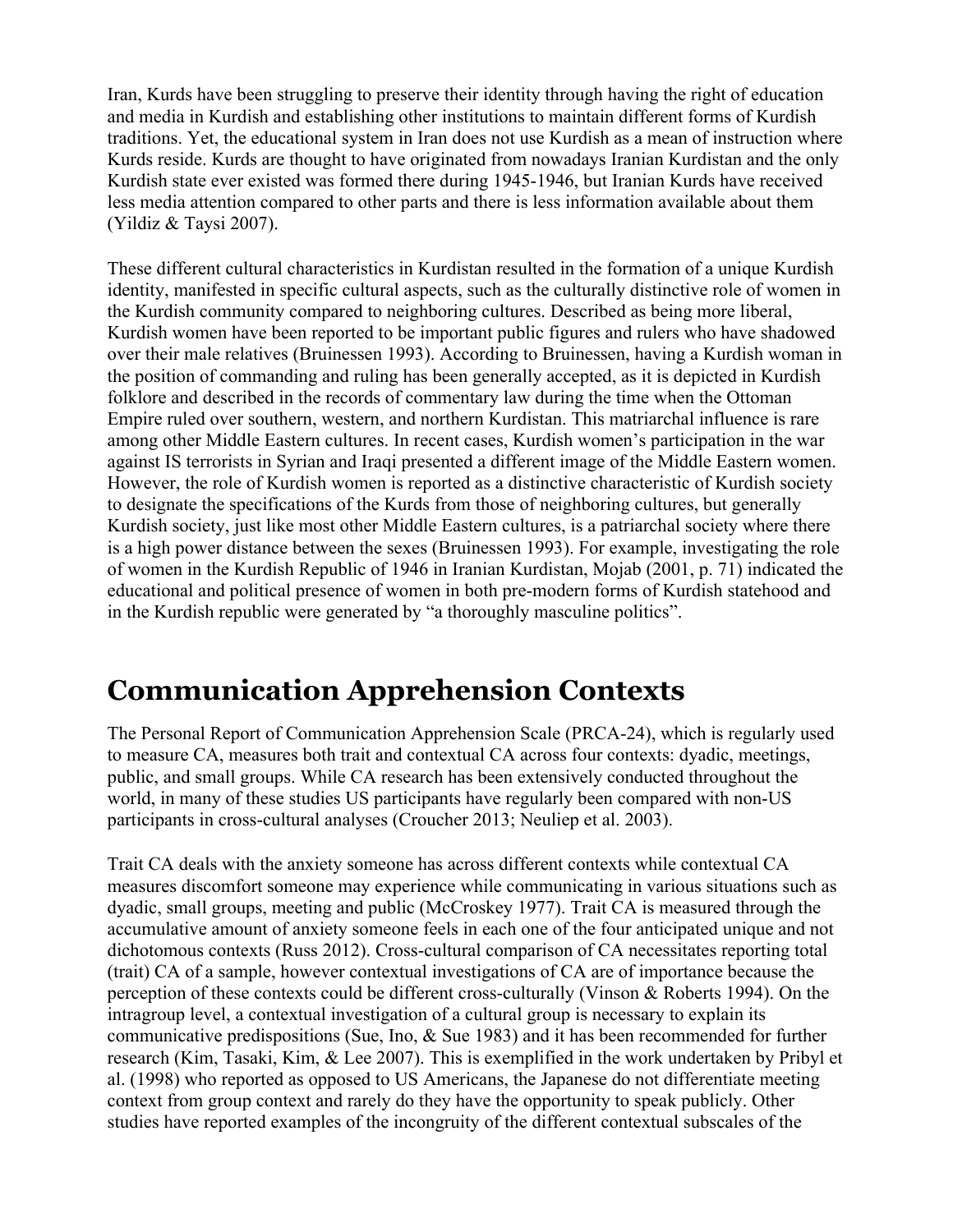PRCA-24 among cultures (Pederson, Tkachuk, & Allen 2008). Many previous studies have applied a contextual approach to investigate CA (Edwards & Walker 2007; Honeycutt, Choi,  $\&$ DeBerry 2009; Jung 2013; Russ 2012). In addition to state CA that provides with cross-cultural comparison of the Kurds with other cultural groups, the study of contextual CA in the present study will provide a better understanding of CA among a minority community.

Numerous demographic variables have been studied in collaboration with CA, such as sex, age, and level of education (Baus & Welch 2008; Donovan & MacIntyre 2004; Dwyer 1998). In the US, research has found slight differences between the sexes on CA (Canary & Hause 1993). Research shows women tend to be more apprehensive than men (Donovan & MacIntyre 2004; McCroskey, Simpson, & Richmond 1982), except for Lin and Rancer's research (2003) that found men to be more apprehensive. However, there is less information available about this possible difference in other cultures. Differences in the level of apprehensiveness of men and women are often ascribed to the cultural biases resulting from social roles (Allen, O'Mara, & Andriste 1986) and psychological stereotypes of the genders (Greenblatt, Hasenauer, & Freimuth 2006). Although as already mentioned, Kurdish women experience more freedom in comparison to other Middle Eastern societies, this relative freedom of Kurdish women is related to their social position as mothers and wives of the elite and not to their sheer womanhood (Bruinessen 1993), and Kurdish society is traditional, male-dominated, and patriarchal. Men control families and social, political, and military institutions. This different status between men and women in Kurdistan may influence apprehension levels as social roles differ between the sexes, which may promote more communication for women. Thus, the following hypothesis is proposed:

#### *H2: Women in Iranian Kurdistan will report higher communication apprehension than men.*

Research examining the relationship between age and CA has shown conflicting results. Some studies have shown a significant negative relationship between CA and age (Donovan & MacIntyre 2004). Other studies have shown a positive relationship between CA and age (Watson, Monroe, & Atterstrom 1989; Watson, Monroe, Fayer, & Aloise 1988). Other studies have shown no relationship between CA and age (Dwyer 1998). Previous studies of age in more collectivist cultures have shown older people are venerated due to their knowledge, sageness, and experience resulting from age (McCann, Kellermann, Giles, Gallois, & Viladot 2004). As one of the Middle Eastern cultures, Kurdish community values age as a prominent element to determine the social place of the individuals (Tang & Ibrahim 1998). As people get older, they experience higher social importance and respect. Thus, due to an increase in social confidence, aging could affect apprehension. Thus, to further our understanding of the effect of age on CA, the second research question is put forth:

#### *RQ1: To what extent does age affect communication apprehension levels in Kurdistan?*

Education is also reported to be related to CA levels. The educational environment and the amount of perceived educational and behavioral error correction during grade school can affect the amount of CA in the latter part of individuals' lives (Daly & Friedrich 1981). Furthermore, another study showed that CA levels of elementary students markedly changed from their kindergarten CA levels, possibly due to teacher behavior or peer contact, among some other factors (McCroskey, Andersen, Richmond, & Wheeless 1981). Kasemkosin and Rimkeeratikul's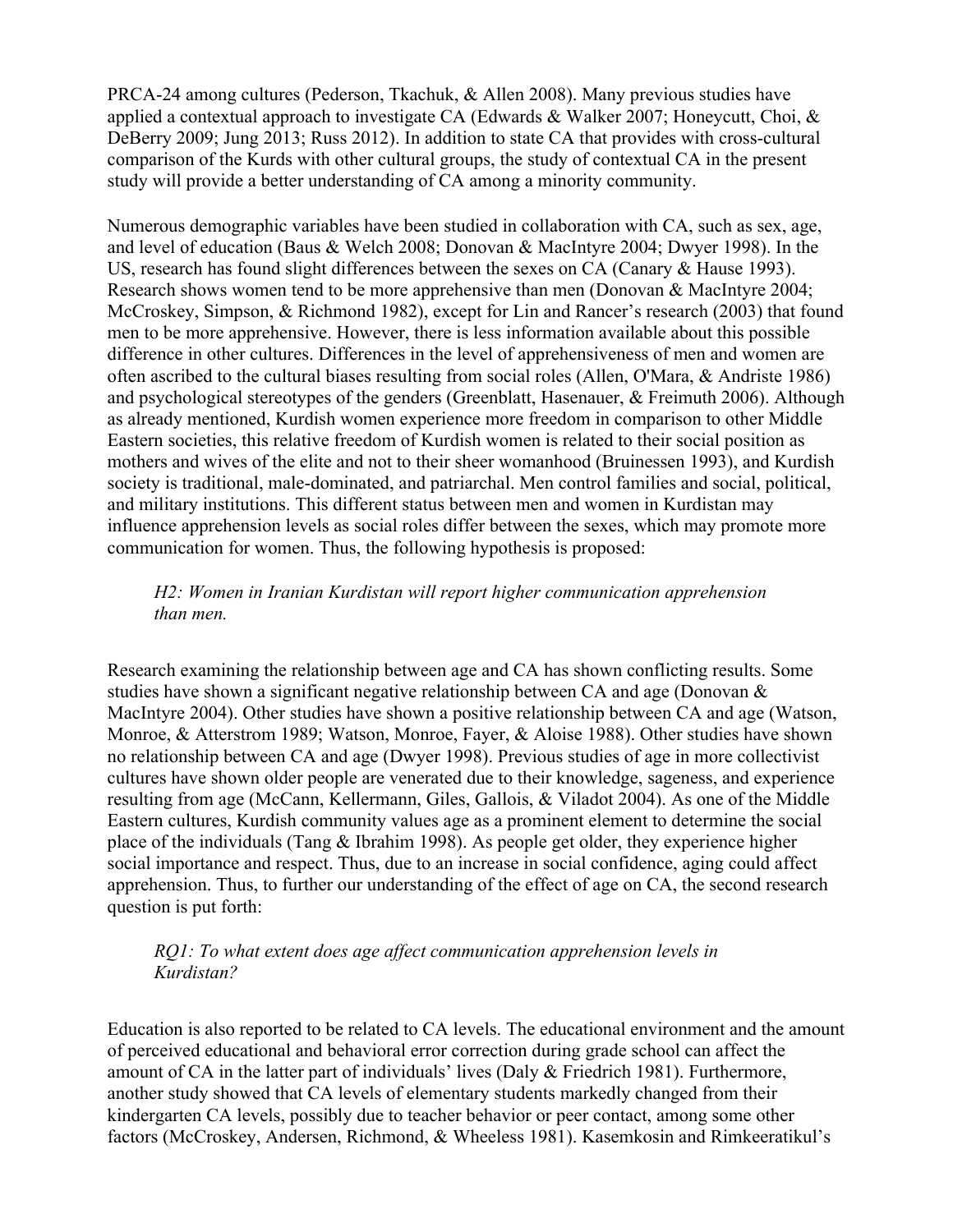research (2012) indicated lower CA among individuals with higher education and higher CA among individuals with lower education. Nevertheless, it is difficult to separate the effects of schooling on CA as teenage students could actually become of higher CA as the result of "biological and/or social maturational elements unrelated to the school" (McCroskey et al. 1981: 129). It is important to test any possible relationship between education, especially among the holders of higher educational degrees, and CA.

In the Iranian educational system, a higher number of individuals have found the chance to pursue higher education in recent decades, which means more Kurds have also attended higher educational institutions (Bazargan 1999). However, the Kurdish language is not a means of instruction in Iran. The basic educational system in Iran includes 12 years of public education, which leads to a high school diploma and consists of six-years of elementary school followed by two three-year periods of junior high school and high school, which are exclusively taught in Persian. When one holds a high school diploma, it is possible to apply for a university degree. Based on the aforementioned literature on the relationship between education and CA, one can expect engaging in higher educational levels will provide individuals with more knowledge and confidence and less anxiety to participate in different interactional contexts. This does not necessarily mean education can modify CA as a trait, but education can be one of the many elements of a process in which trait CA forms. Thus, to further the understanding of the effects of educational level on CA, the third research question is put forth:

*RQ2: What is the relationship between educational level achieved and communication apprehension levels in Kurdistan?*

# **Method**

#### **Participants**

After appropriate institutional review board approval, in 2014, the principal researcher distributed 157[1] self-administered paper and online surveys in Bokan, Iran, which is in Iranian Kurdistan and a center for Kurdish nationalism. Bokan along with Mahabad, are the cities included in Kurdistan Republic in 1945-1946. The surveys were distributed via previously-established social networks and via Facebook. Overall 21 people filled out the digital version of the questionnaire and 136 people filled out the paper version. In terms of the variables and the items, the digital and paper versions were identical. Thus, the principal investigator used a snowball sample. This kind of sampling technique is standard, and in many cases necessary in intercultural/cross-cultural communication research. The participants did not receive financial incentive for their participation.

Participants ranged in age from 17 to  $61\overline{[2]}$  ( $M = 34.27$ ,  $SD = 9.55$ ). Men accounted for 57.8% (*n*  $= 89$ ) of the sample, women for 41.9% ( $n = 65$ ), and 1 (.6%) person did not report their sex. The sample's educational background was diverse:  $6.5\%$  ( $n = 10$ ) reported having completed up to grade 9, 16.8% (*n* = 26) had a high school diploma, 45.8% (*n* = 71) an undergraduate degree, 20.6% ( $n = 32$ ) a graduate degree, and 10.3% ( $n = 16$ ) did not report their highest completed education.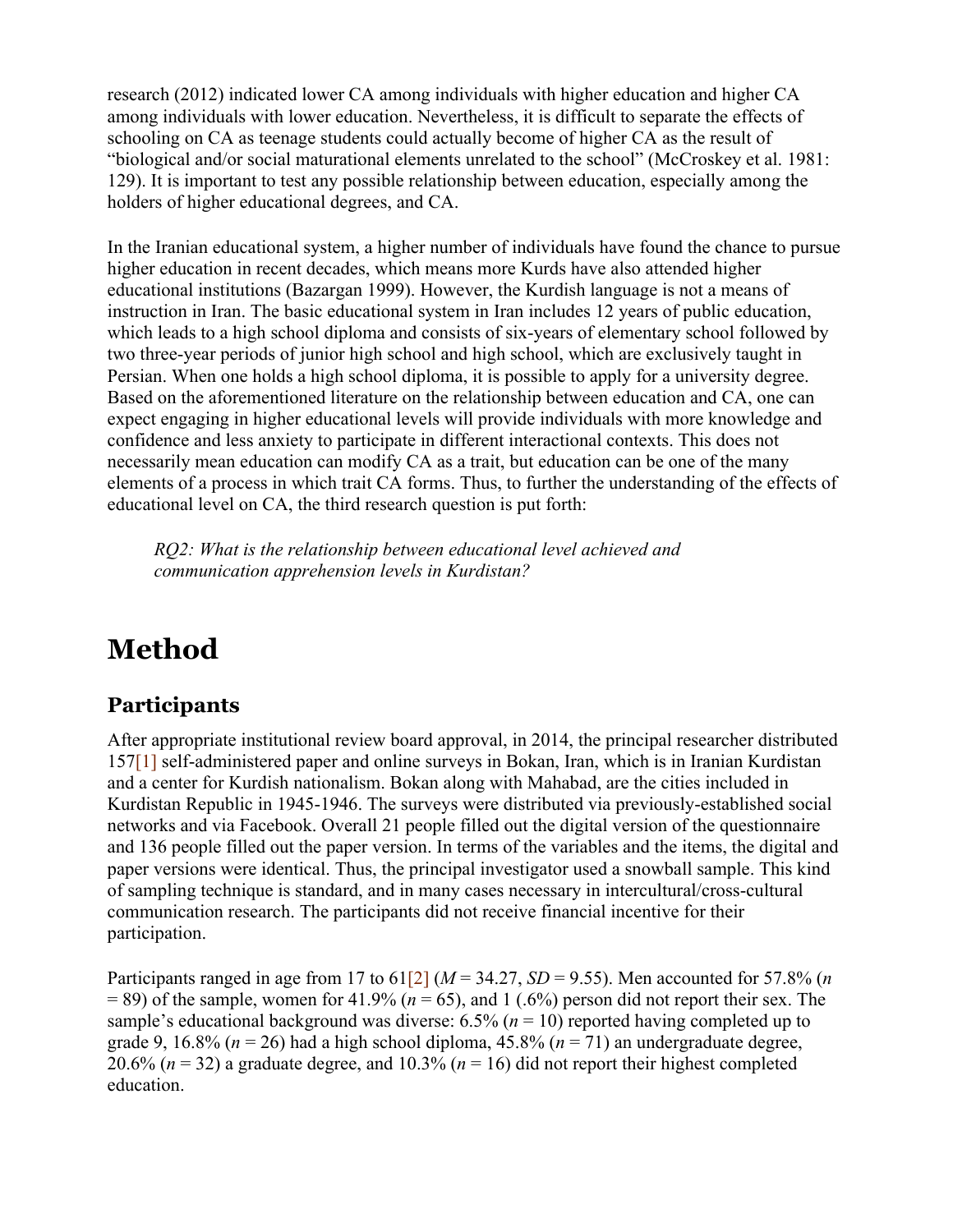#### **Instrument – Personal Report of Communication Apprehension**

Surveys and consent documents were initially written/prepared in English and then translated into Persian because the only official reading education Kurds in Iran receive is in Persian. Although the Kurdish language is one the most immediate indicators of Kurdish identity (Sheyholislami 2011), lack of education in Kurdish language could distort the results of the survey due to possible perception difficulties among subjects. After the documents were written in English, a Persian speaker translated the documents into Persian. Bilingual Persian-English speakers then backtranslated the documents. After the translation was completed, translations were compared for accuracy through comparing semantic similarities of corresponding Persian and English phrases  $(\kappa = .89)$ .

The survey included the following demographics questions: sex, age, and highest educational level achieved. Participants were asked to circle their sex (male or female). Regarding age, participants were asked to write their age. Participants were asked to write their highest educational level achieved. Based on these results the following categories were compiled: up to grade 9, high school diploma, 2-year degree, BA or equivalent, MA or equivalent, and PhD. The survey also included the Personal Report of Communication Apprehension (PRCA-24) (McCroskey 1982). The PRCA-24 is a 24-item scale that measures trait-like communication apprehension across four contexts: small groups, public, meetings, and dyadic. The scale measures CA using a 5-point Likert-type scale ranging from 1 *strongly agree* to 5 *strongly disagree*. It has emerged as the main instruments to measure CA. The scale has shown high reliability in the past, with alphas for the four contexts ranging from .80 to .92 (Croucher 2013; Dwyer 1998; McCroskey et al. 1982). In this study the alphas were: .70 for dyadic, .76 for meeting, .80 for small group, and .80 for public. Table 1 presents the means, standard deviations and correlations for the four contexts of CA in Kurdistan.

| Variable           | $\overline{M}$ | <i>SD</i> | (1)     | (2)     | (3)     | $\left( 4\right)$ |
|--------------------|----------------|-----------|---------|---------|---------|-------------------|
| $(1)$ Dyadic CA    | 13.68          | 3.98      |         |         |         |                   |
| (2) Small Group CA | 14.28          | 4.74      | $.43**$ |         |         |                   |
| (3) Meeting CA     | 13.75          | 4.45      | $.67**$ | $.60**$ |         |                   |
| $(4)$ Public CA    | 15.65          | 4.90      | $.62**$ | $.37**$ | $.62**$ | -                 |
| $(5)$ Total CA     | 57.36          | 14.67     |         |         |         |                   |

**Table 1:** *Means, standard deviations, and correlations of CA contexts in Kurdistan* 

*Note:* \*\* *p* < .01.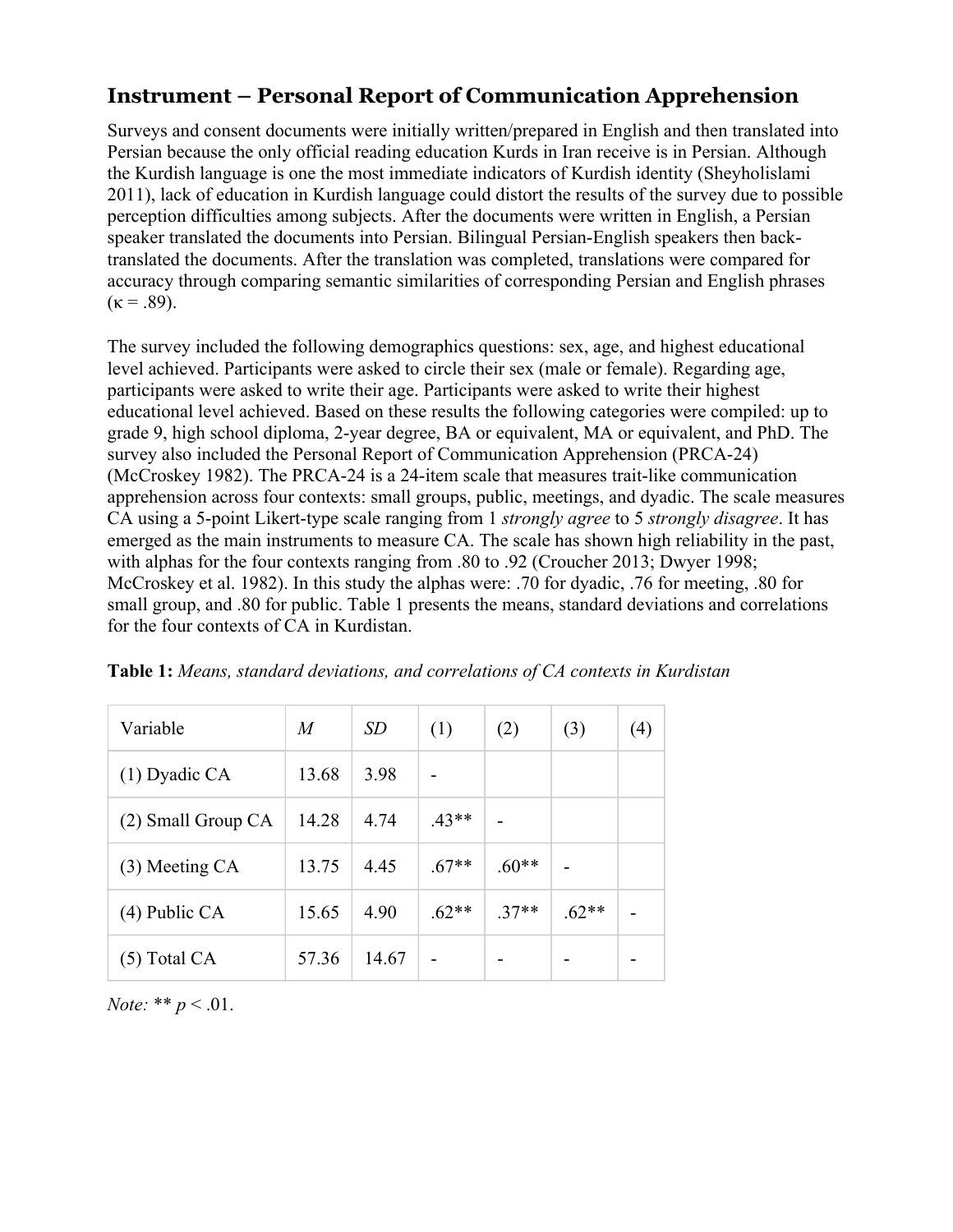# **Analysis and Results**

*H1* investigates an intercultural perception of CA among the Kurds. A comparison of the results of the CA test of this culture with the previous results from the US, the most studied context of CA studies (Croucher, Sommier, Rahmani, & Appenrodt 2015), will be the most helpful to this aim. As the following studies of CA in the context of US show, different samples of US Americans have already been compared with various other cultures in the Caribbean region, East Asia, and Europe. Thus, to test *H1*, the total CA of this sample was compared to previous studies in the context of the United. Based on 20 randomly published studies of CA using the PRCA-24, US-American CA scores ranged from 51.39 to 71.72<sup>[3]</sup> (Allen, O'Mara, & Long 2014; Beatty et al. 2011; Fall, Kelly, MacDonald, Primm, & Holmes 2013; Gearhart & Bodie 2012; Hsu 2007, 2010; Limon & La France 2005; Madlock 2012; Madlock & Martin 2011; Madlock, Martin, Bogdan, & Ervin 2007; Maki et al. 2009; Malachowski & Martin 2011; Malachowski, Martin, & Vallade 2013; Mansson & Myers 2009; Pearson, Child, DeGreeff, Semlak, & Burnett 2011; Roby 2009; Shimotsu & Mottet 2009; Stockstill & Roach 2007; Vevea, Pearson, Child, & Semlak 2009; Wrench, Brogan, McCroskey, & Jowi 2008). The Kurds averaged 57.36 on CA, which is lower than most of the American samples. This is consistent with other studies that have shown CA in Middle Eastern samples (Middle Easterners in the US and Turkey) to be relatively lower than other groups/nations (Allen & Andriste 1984; Allen, O'Mara, & Andriate 1986; Üstünel & Yüksel 2011). Thus, the hypothesis is not supported.

To confirm *H2* and answer the two research questions, four separate linear regressions were constructed. In each regression, a context of CA (small group, public, meeting, and dyadic) served as the criterion variable. The following variables were predictor variables in all of the regressions: sex (female as the reference group), age, and highest educational level achieved (BA level as the reference group). The regression for dyadicCA was significant:  $F(3,134) = 4.30$ ,  $R^2 = .09$ ,  $p = .01$ . See Table 2 for the full regression results. Females had significantly higher dyadicCA ( $b = .23$ ,  $p$ )  $<$  0.01), while individuals with more than a BA degree had significantly lower dyadicCA ( $b = -18$ , *p* < .05). As this sample was collected in one city in Kurdistan, a cross-validity coefficient was calculated to estimate the validation of these results in different (hypothetical) samples. The results reveal the combination of sex, age, and education to still be significant predictors of dyadicCA,  $R^2_{cv} = .04, p < .05$ .

| <b>Regressor</b>          | <b>Unstandardized beta</b> | <b>Standardized Beta</b> | $\boldsymbol{T}$ |  |  |  |
|---------------------------|----------------------------|--------------------------|------------------|--|--|--|
| <b>DyadicCA</b>           |                            |                          |                  |  |  |  |
| Intercept                 | 12.89                      |                          | 8.22             |  |  |  |
| Female                    | 1.98                       | $.23**$                  | 2.78             |  |  |  |
| Age                       | .06                        | .03                      | .33              |  |  |  |
| <b>BA-Level Education</b> | $-.59$                     | $-.18*$                  | $-2.18$          |  |  |  |
|                           |                            |                          |                  |  |  |  |

Table 2: *Regression for Communication Apprehension*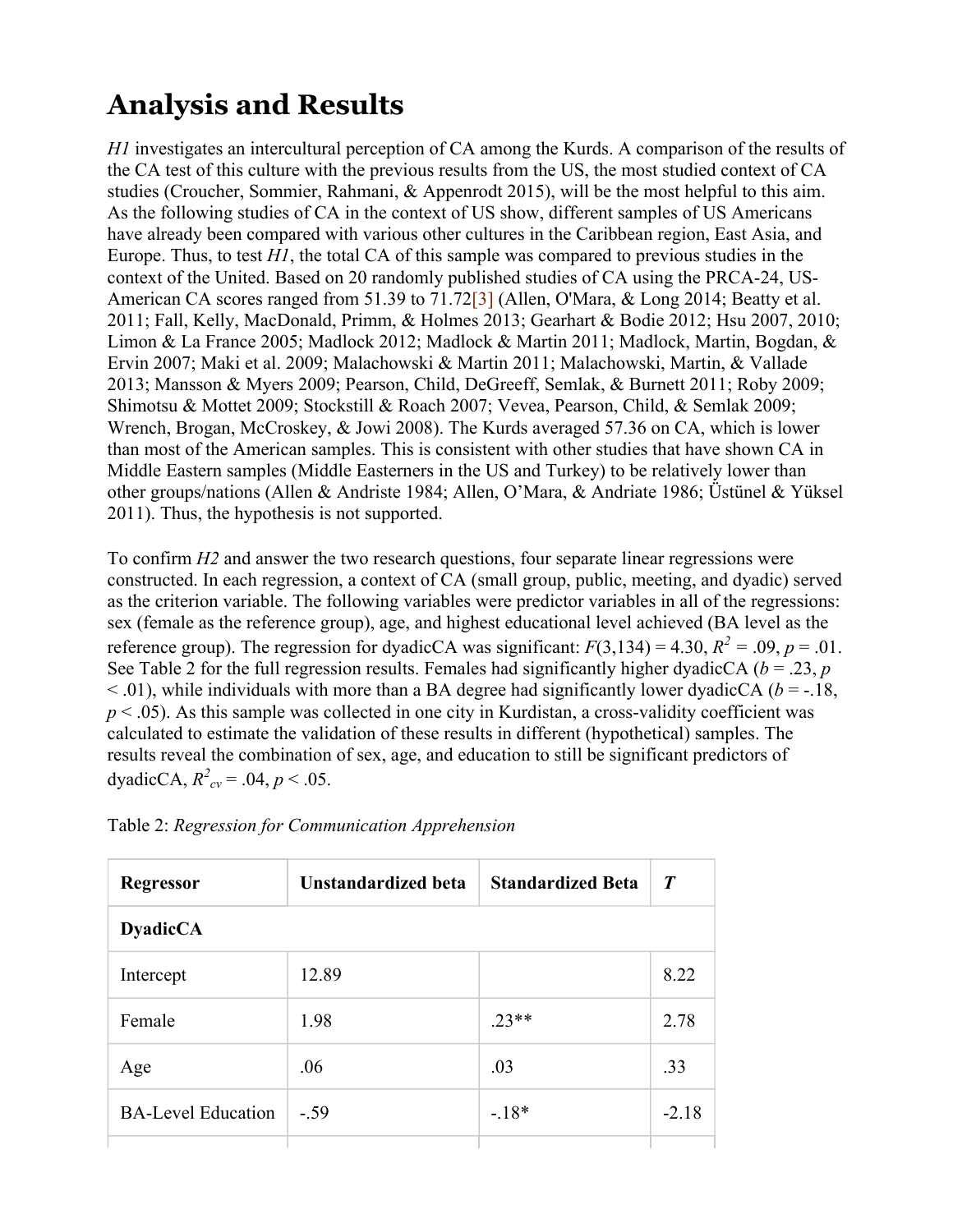| $\overline{F}$            |        | $4.30**$  |         |
|---------------------------|--------|-----------|---------|
| $R^2$                     |        | .09       |         |
| $R^2_{adj}$               |        | .07       |         |
| <b>MeetingCA</b>          |        |           |         |
| Intercept                 | 16.40  |           | 9.56    |
| Female                    | .66    | .07       | .84     |
| Age                       | $-.04$ | $-.02$    | $-.20$  |
| <b>BA-Level Education</b> | $-.98$ | $-.28***$ | $-3.30$ |
| $\boldsymbol{F}$          |        | $4.06**$  |         |
| $R^2$                     |        | .09       |         |
| $R^2_{\;\;adj}$           |        | .06       |         |
| <b>PublicCA</b>           |        |           |         |
| Intercept                 | 17.01  |           | 8.96    |
| Female                    | 1.89   | $.18*$    | 2.19    |
| Age                       | $-.13$ | $-.05$    | $-.58$  |
| <b>BA-Level Education</b> | $-.98$ | $-.25**$  | $-2.98$ |
| $\cal F$                  |        | $5.13**$  |         |
| $R^2$                     |        | .11       |         |
| $R^2_{adj}$               |        | .09       |         |
| <b>GroupCA</b>            |        |           |         |
| Intercept                 | 15.93  |           | 8.46    |
| Female                    | .53    | .05       | .61     |
| Age                       | $-.16$ | $-.06$    | $-.72$  |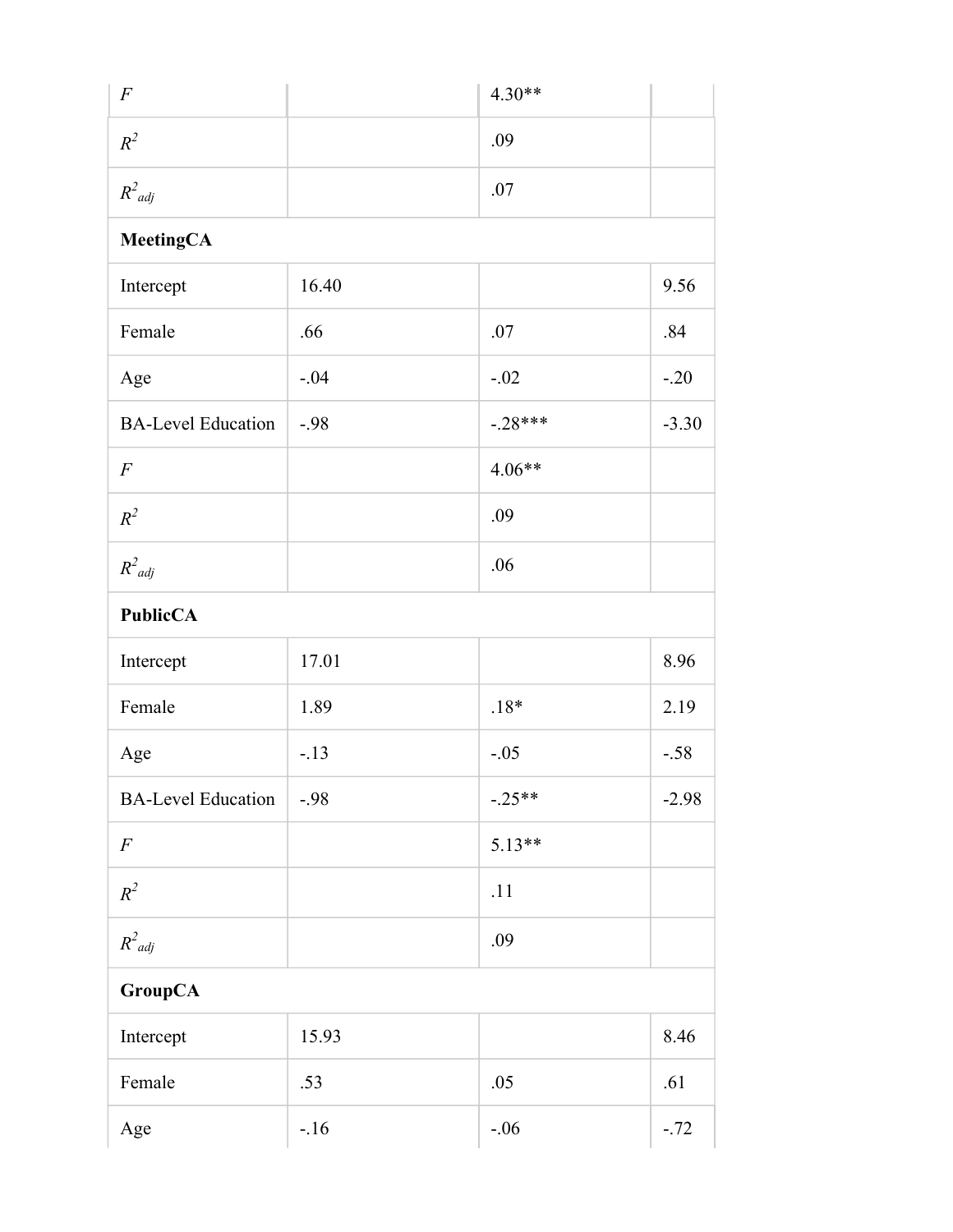| BA-Level Education   -.55 | $-.15$ | $-1.69$ |
|---------------------------|--------|---------|
| $\overline{F}$            | 1.42   |         |
| $R^2$                     | .03    |         |
| $R^2_{adj}$               |        |         |

*Note:* \* *p* < .05, \*\* *p* < .01, \*\*\* *p* < .001.

The regression for meetingCA was also significant:  $F(3,134) = 4.06$ ,  $R^2 = .09$ ,  $p < .01$ . See Table 2 for the full regression results. Individuals with more than a BA degree had significantly lower meetingCA ( $b = -0.28$ ,  $p < 0.001$ ). The cross-validity coefficient revealed the combination of sex, age, and education to still be significant predictors of dyadicCA,  $R^2_{cv} = .04$ ,  $p < .05$ .

The regression for publicCA was significant:  $F(3,134) = 5.13$ ,  $R^2 = .11$ ,  $p < .01$ . See Table 2 for the full regression results. Females had significantly higher publicCA ( $b = .18$ ,  $p < .05$ ), while individuals with more than a BA degree had significantly lower publicCA ( $b = -0.25$ ,  $p < 0.01$ ). The cross-validity coefficient revealed the combination of sex, age, and education to still be significant predictors of publicCA,  $R^2_{cv} = .06, p < .05$ .

The regression for groupCA was non-significant:  $F(3,134) = 1.42$ ,  $R^2 = .03$ ,  $p = .24$ . See Table 2 for the full regression results. The cross-validity coefficient revealed the combination of sex, age, and education to be non-significant predictors of groupCA,  $R^2_{cv} = .02$ .

### **Discussion**

#### **Trait CA in Kurdistan**

The first hypothesis of the study anticipated that Kurds would rate highly on CA. Despite the prediction of the hypothesis, Kurds in Iran rated as less apprehensive on the communication apprehension continuum. One explanation for this low amount of the CA is the shift toward individualism. Kurdistan is located in the Middle East; the Middle East is culturally considered relatively collectivist and high-context (Kaynak & Kara 2013; Merkin 2012; Pons, Pons, Laroche, & Mourali 2006). However, the trend is changing in recent years and Iranian society is getting more individualistic (Moaddel 2010). Kurdish society is also getting more individualistic. Sanandaj, the center of Kurdistan province in Iran, is one of the most individualist cities in the country (Rastgar-Khaled & Mohammadi 2015).

Cultural elements unique to Kurdistan might also be reasons for lower CA scores in comparison to other nations. Within the social context of the Kurdish culture, religion, family, and other social ties play an important role in people's everyday communication (Bruinessen 1992; McDowall 2004). Modernization and urban life have not been known to the nomadic and rural culture of the Kurdish people until recently (McDowall 2004). In this culture, tribal and family relationships are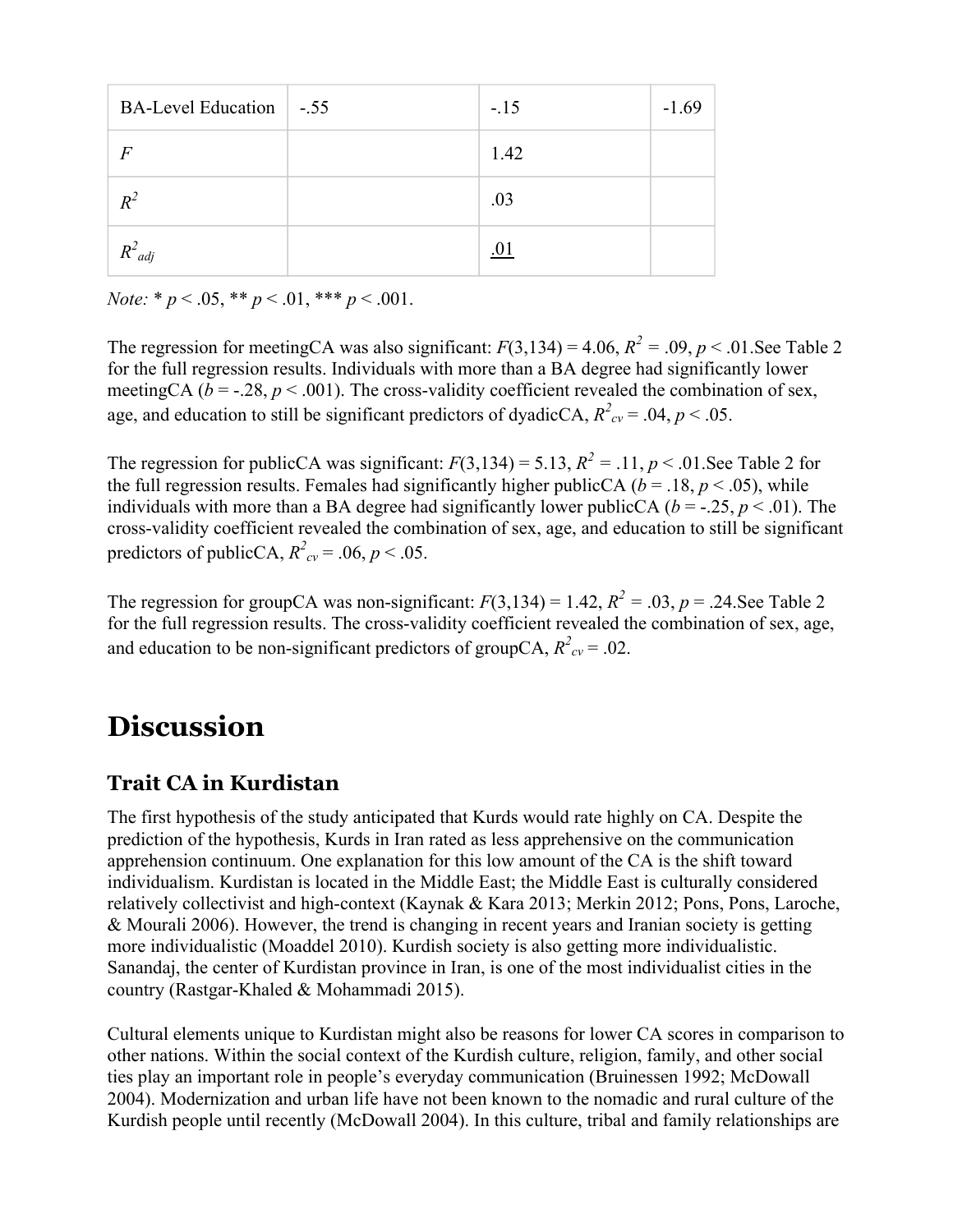considered of high importance and priority. Kurds living in the small concentrated villages and cities know each other very well and frequently meet and talk. This social presence is not confined to Kurdish men but women's social presence and their intra/intersexual communication is historically approved and accepted (Bruinessen 1993). Previous research showed higher frequency of communication is significantly related with lower CA (Pederson et al. 2008).

Religion can be another explanation for the lower amount of CA. Different religions vary in their level of individualism and collectivism (Cohen & Hill 2007). Islam emphasizes collectivist tendencies more than other monotheistic religions such as Judaism and Christianity (Cukur, de Guzman, & Carlo 2004). Under the influence of Islam, Kurds gather daily in the mosques and within the family to follow their religious practices, and as a result, to have more social and communicational contacts. People get ready for these kinds of close relationships from childhood when they practice communication behaviors in different social occasions. These skills gained from communication engagements could lead to lower levels of CA.

#### **Contextual CA**

The analysis for *H2* revealed that there is a significance difference in CA levels between Kurdish men and women. While women tend to be more expressive in Kurdistan than in neighboring cultures (Mojab 2000), which suggests lower levels of CA among women, this was not the case. Women had significantly higher dyadicCA and publicCA than males, which is consistent with previous literature (Donovan & MacIntyre 2004). Higher levels of apprehension are correlated with lower self-perceived communication competence (Bandura 1988; MacIntyre, Noels & Clement 1997). Higher public CA could represent less access to public positions and reveal the barriers women face while promoting their position in society.

Regarding *RQ1,* the analysis revealed that, similar to the findings of Dwyer (1998), there was no significant difference in CA levels among age groups. It is difficult to definitively separate the effect of education on CA from age. However, it is clear that the basic culture acquisition that takes place in early childhood and during the first years of schooling provide stable communicative ability. However, future work should continue to explore the relationship between societal factors, such as social and religious conventions, human development (age), and communication traits.

In regards to *RQ2*, analysis showed education was negatively related to CA. Consistent with Kasemkosin and Rimkeeratikul's (2012) research, having a university education was negatively correlated with CA. A higher degree of education provides students with more social encounters and at the same time the confidence to communicate with more knowledge and expertise. Previous studies have also shown the importance of higher education in lowering CA levels (Croucher et al. 2015). On the other hand, the fact that there was no significant difference in group CA levels based on educational level could refer to cultural aspects of the newly-modernized Kurdish society, which is influenced by traces of its tribal structure (Gunter 2011). This tribal structure entails different social and religious gathering that trains people to be more relaxed in group communication.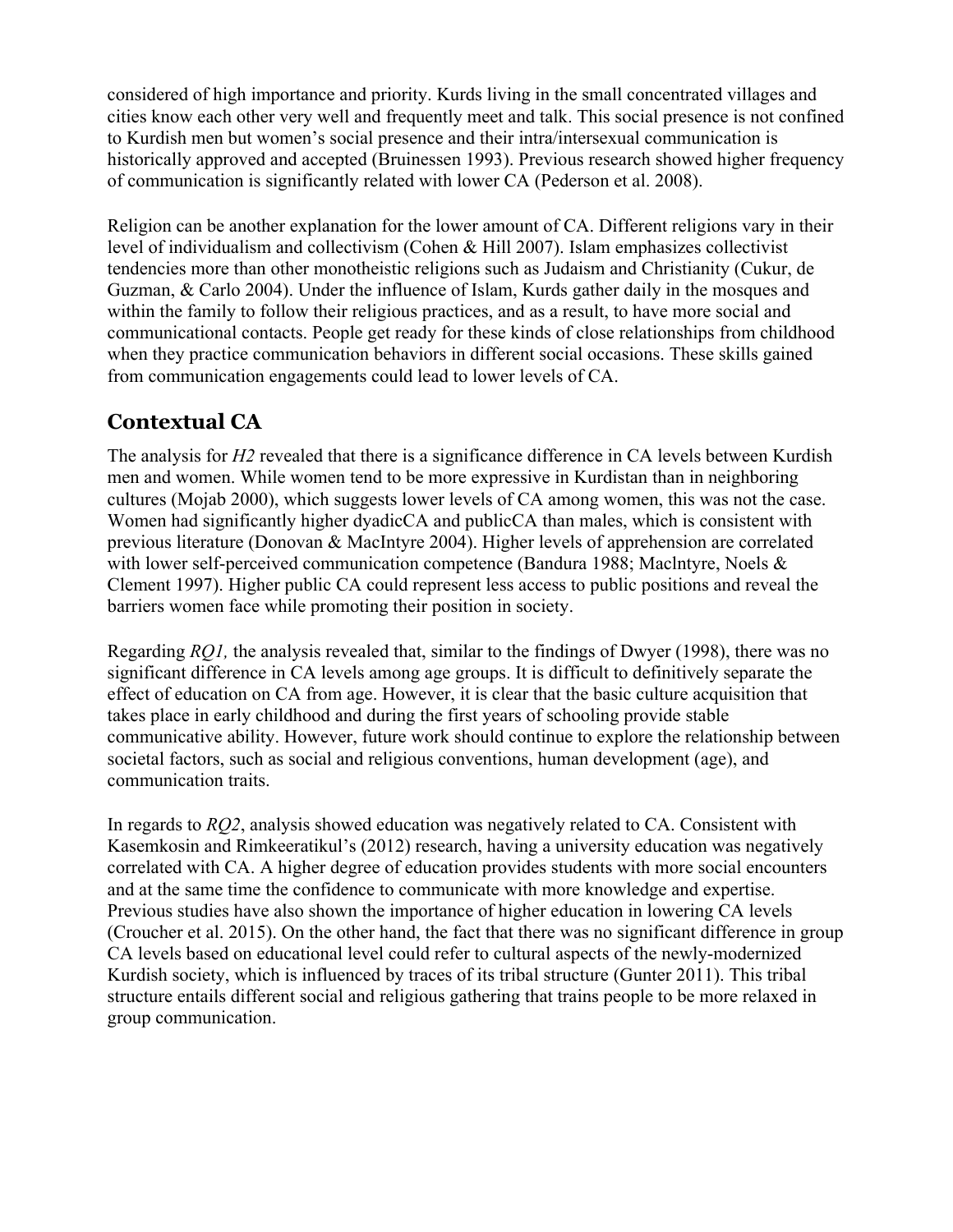# **Implications, Limitations, and Future Research**

This study is an examination of CA among an unexplored cultural and geographic population. While an abundance of CA research has been conducted on various cultural groups, no CA research has explored the Kurdish people. It is imperative to study this population to improve existing understanding of CA in a global context and establish research methods and standards of evidence particular to different cultural contexts and intercultural patterns (Arasaratnam 2006; Croucher 2013; Durant & Shepherd 2009; Watson et al. 1988).

This study promotes CA research among diverse participants. Most CA studies have analyzed data acquired from elementary aged or undergraduate students; while the present study targeted people from various social groups with different ages, and educational backgrounds. This diverse group provides a more representative picture of CA in Kurdistan, as a student sample inherently excludes a great proportion of the population.

There are five potential limitations to this study. The first relates to the translation of the PRCA-24. Even though the translation showed high reliability, and the scale had high alpha reliabilities, there is a possibility of discrepant meanings due to language. The survey language was Persian. While people in Kurdistan speak Kurdish, there is not an official program of Kurdish education and instead Persian is the language of schooling in Iranian Kurdistan. Thus, the questionnaires were prepared and given out in Persian, which could have led to discrepant meaning among these Kurdish-Persian speakers. On the other hand, these language issues could be contributing to some of the effects of education on CA. Second, the data for this study came from one city in Iranian Kurdistan. While some of the participants were drawn from the suburbs of the city, the overwhelming majority of the participants came from this city. Future research should work for more geographic representativeness. Third, although this study was an exploratory investigation of CA in Kurdistan, more subjects could have been beneficial, especially in conducting comparisons. Fourth, although the results from this study were compared to other studies from the US, and the comparison provides a proper understanding on the intercultural place of Kurdish community in Iran in the continuum of communication apprehension, a comparison with the majority Persian speaking Iranian population would provide a better understanding of role of social status in formation of communication apprehension. Previous research has shown minorities feeling less secure in their communication than the majority (Giles, 1978; Giles & Johnson, 1987). This is potentially an area of future research. The fifth limitation regards the difference found in the CA of men and women, which could be a result of higher levels of selfcriticism among the women in the morning. Future research could explore whether self-reports of CA correspond to how CA of the participants is judged by the people who interact with them.

Another area of future research is the need for further research on Kurdistan itself. Previous studies on Kurdish communication are confined to studies of Kurdish media (Baydar 2013; Sheyholislami 2010, 2012). These studies have shown how Kurds use media to construct their national identities while facing the threat of assimilation by majority and dominant groups. Except for the current study on CA, there is no study dealing with other communication traits/behaviors in the area. To understand the culture of a nation it is vital to understand the communication of that nation (Dilbeck, McCroskey, Richmond, & McCroskey 2009). Future research could explore communicative traits/behaviors in Kurdistan to improve our understanding of this population.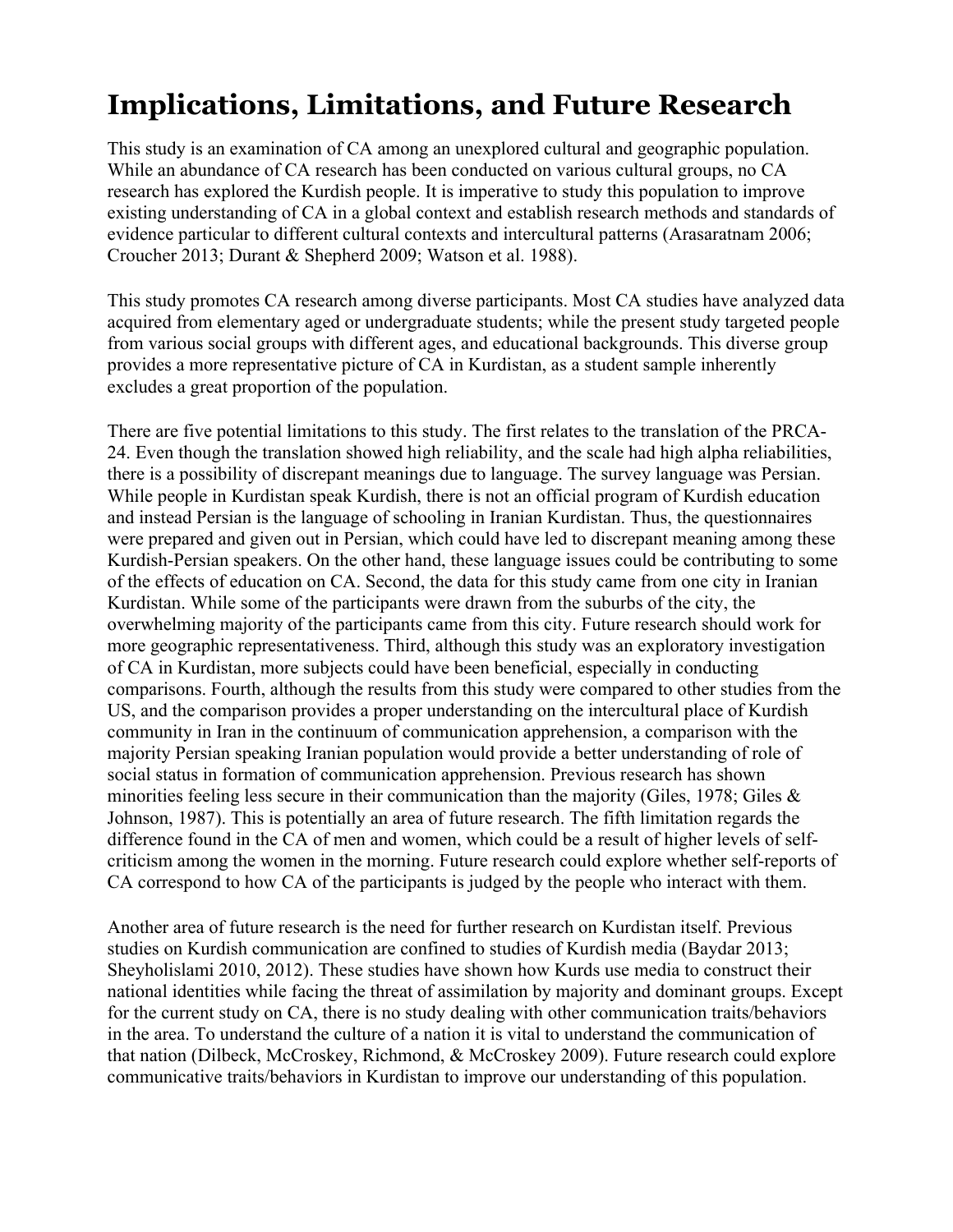The goal of this study was to explore the relationship between SES of individuals and their communication apprehension in the context of Iranian Kurdistan. The study examined the influence of sex, age, and education on CA in Kurdistan. More research investigating CA and other communication traits/behaviors in Kurdistan and the rest of Iran is warranted to better understand Kurdish communication and culture.

### **References**

Allen, J. L., & Andriate, G. S. (1984). Communication apprehension in bi-lingual non-native US. residents*. Communication*, *13*, 39-48.

Allen, J. L., O'Mara, J., & Andriate, G. (1986). Communication apprehension in bilingual nonnative US. residents -- part ii: Gender, second language experience and communication apprehension in functional contexts. *World Communication*, *15*, 71-84.

Allen, J. L., O'Mara, J., & Long, K. M. (2014). The influence of communication traits and culture on perceptions of distance in intracultural and intercultural relationships in the United States. *China Media Research*, *10*(1), 72-88.

Arasaratnam, L. A. (2006). Further testing of a new model of intercultural communication competence. *Communication Research Reports, 23,* 93-99. doi:10.1080/08824090600668923

Bandura, A. (1988). Self-efficacy conception of anxiety. *Anxiety Research*, *1*, 77-79. doi:10.1080/10615808808248222

Barraclough, R. A., Christophel, D. M., & McCroskey, J. C. (1988). Willingness to communicate: A cross-cultural investigation. *Communication Research Reports, 5,* 187-192. doi:10.1080/08824098809359822

Baus, R. D., & Welch, S. A. (2008). Communication students' mathematics anxiety: Implications for research methods instruction. *Communication Research Reports*, *25*, 289-299. doi:10.1080/08824090802440196

Baydar, Y. (2013). Turkey's media: a polluted landscape. *Index on Censorship*, *42*, 140-145. doi:10.1177/0306422013489932

Bazargan, A. (1999). Introduction to assessing quality in higher medical education in Iran: Challenges and perspectives. *Quality in Higher Education, 5*, 61-67. doi:10.1080/1353832990050106

Beatty, M. J., Heisel, A. D., Lewis, R. J., Pence, M. E., Reinhart, A., & Tian, Y. (2011). Communication apprehension and resting alpha range asymmetry in the anterior cortex. *Communication Education*, 60, 441-460. doi:10.1080/03634523.2011.563389

Bruinessen, M. V. (1992). Kurdish society, ethnicity, nationalism and refugee problems. In P. G. Kreyenbroek & S. Sperl (Eds.), *The Kurds: A contemporary overview* (pp. 26-52). London, UK: Routledge.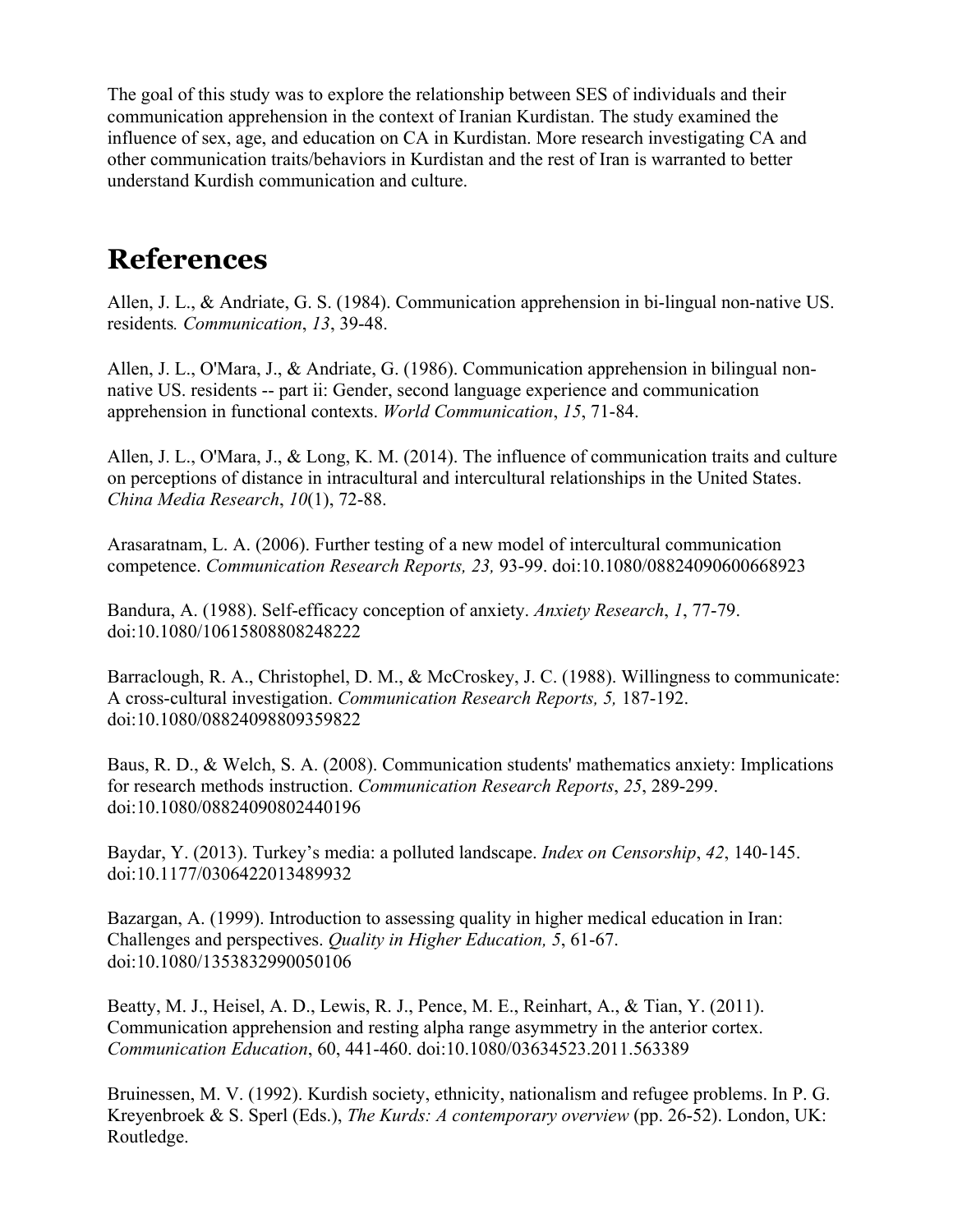Bruinessen, M. V. (1993). Matriarchy in Kurdistan? Women rulers in Kurdish history. *The International Journal of Kurdish Studies*, *6*, 25-39.

Burroughs, N. F., & Marie, V. (1990). Communication orientations of Micronesian and American students. *Communication Research Reports, 7,* 139-146. doi:10.1080/08824099009359868

Canary, D. J., & Hause, K. S. (1993). Is there any reason to research sex differences in communication? *Communication Quarterly, 41,* 129-144. doi:10.1080/01463379309369874

Chesebro, J. W., McCroskey, J. C., Atwater, D. F., Bahrenfuss, R. M., Cawelti, G., Gaudino, J. L., & Hodges, H. (1992). Communication apprehension and self-perceived communication competence of at-risk students. *Communication Education, 41*, 345-360. doi:10.1080/03634529209378897

Cohen, A. B., & Hill, P. C. (2007). Religion as Culture: Religious individualism and collectivism among American Catholics, Jews, and Protestants. *Journal of Personality, 75*, 709-742. doi:10.1111/j.1467-6494.2007.00454.x

Croucher, S. M. (2013). Communication apprehension, self-perceived communication competence, and willingness to communicate: A French analysis. *Journal of International and Intercultural Communication, 6*, 298-316. doi:10.1080/17513057.2013.769615

Croucher, S. M., Sommier, M., Rahmani, D., & Appenrodt, J. (2015). A cross- cultural analysis of communication apprehension: A comparison of three European nations. *Journal of Intercultural Communication, 38*.

Cukur, C. S., de Guzman, M. R., & Carlo, G. (2004). Religiosity, values, and horizontal and vertical individualism-collectivism: A Study of Turkey, the United States, and the Philippines. *The Journal of Social Psychology, 144*, 613-634. doi:10.3200/SOCP.144.6.613-634

Dahlman, C. (2002). The political geography of Kurdistan. *Eurasian Geography and Economics*, *43*, 271-299. http://dx.doi.org/10.2747/1538-7216.43.4.271

Daly, J. A., & Friedrich, G. (1981). The development of communication apprehension: A retrospective analysis of contributory correlates. *Communication Quarterly, 29*, 243-255. doi:10.1080/01463378109369412

Dilbeck, K. E., McCroskey, J. C., Richmond, V. P., & McCroskey, L. L. (2009). Self-perceived communication competence in the Thai culture. *Journal of Intercultural Communication Research, 38,* 1-7. doi:10.1080/17475750903381598

Donovan, L. A., & MacIntyre, P. D. (2004). Age and sex differences in willingness to communicate, communication apprehension, and self-perceived competence. *Communication Research Reports, 21*, 420-427. doi:10.1080/08824090409360006

Durant, A., & Shepherd, I. (2009). "Culture" and "communication" in intercultural communication. *European Journal of English Studies, 13,* 147-162. doi:10.1080/13825570902907185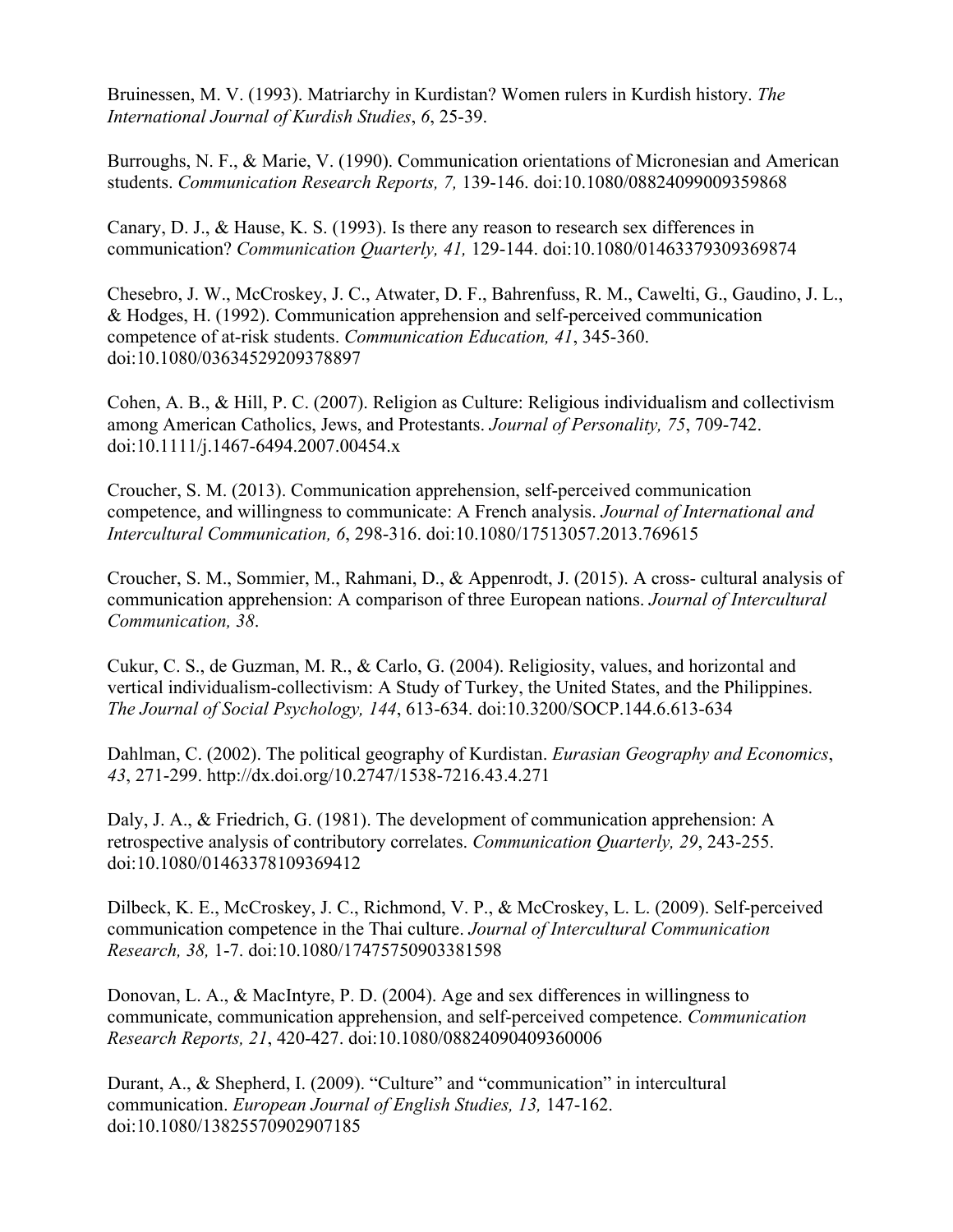Dwyer, K. (1998). Communication apprehension and learning style preference: Correlations and implications for teaching. *Communication Education*, *47*, 137-150. http://dx.doi.org/10.1080/03634529809379118

Edwards, C., & Walker, S. (2007). Using public speaking learning communities to reduce communication apprehension. *Texas Speech Communication Journal*, *32*, 65-71.

Fall, L. T., Kelly, S., MacDonald, P., Primm, C., & Holmes, W. (2013). Intercultural communication apprehension and emotional intelligence in higher education: Preparing business students for career success. *Business Communication Quarterly, 76*, 412-426. doi:10.1177/1080569913501861

Gearhart, C. C., & Bodie, G. D. (2012). Sensory-processing sensitivity and communication apprehension: Dual influences on self-reported stress in a college student sample. *Communication Reports, 25*, 27-39. doi:10.1080/08934215.2012.672216

Giles, H. (1978). Linguistic differentiation between ethnic groups. In H. Tajfel (Ed.), *Differentiation between social groups* (pp. 361-391). London, UK: Academic.

Giles, H., & Johnson, P. (1987). Ethnolinguistic identity theory: A social psychological approach to language maintenance. *International Journal of the Sociology of Language*, *68*, 66-99. doi:10.1515/ijsl.1987.68.69

Greenblatt, L., Hasenauer, J. E., & Freimuth, V. S. (2006). Psychological sex type and androgyny in the study of communication variables: Self-disclosure and communication apprehension. *Human Communication Research*, *6*, 117-129. doi:10.1111/j.1468-2958.1980.tb00132.x

Groohi, B., Rossignol, A. M., Barrero, S. P., & Alaghehbandan, R. (2006). Suicidal behavior by burns among adolescents in Kurdistan, Iran: A social tragedy. *Crisis: The Journal of Crisis Intervention and Suicide Prevention, 27*, 16-21.

Gunter, M., M. (2011). *Historical dictionary of the Kurds* (2nd ed.). Lanham, MD: The Scarecrow Press, Inc.

Hanish, S. (2009). Christians, Yazidis, and Mandaeans in Iraq: A survival issue. *Digest of Middle East Studies*, *18*, 1–16. doi:10.1111/j.1949-3606.2009.tb00104.x

Hassanpour, A. (1992). *Nationalism and language in Kurdistan*. San Francisco, CA: Mellon Press.

Heisey, D. (2011). Iranian perspectives on communication in an age of globalization. *Intercultural Communication Studies*, *20*(1), 36-48.

Honeycutt, J. M., Choi, C. W., & DeBerry, J. R. (2009). Communication apprehension and imagined interactions. *Communication Research Reports*, *26*, 228-236. doi:10.1080/08824090903074423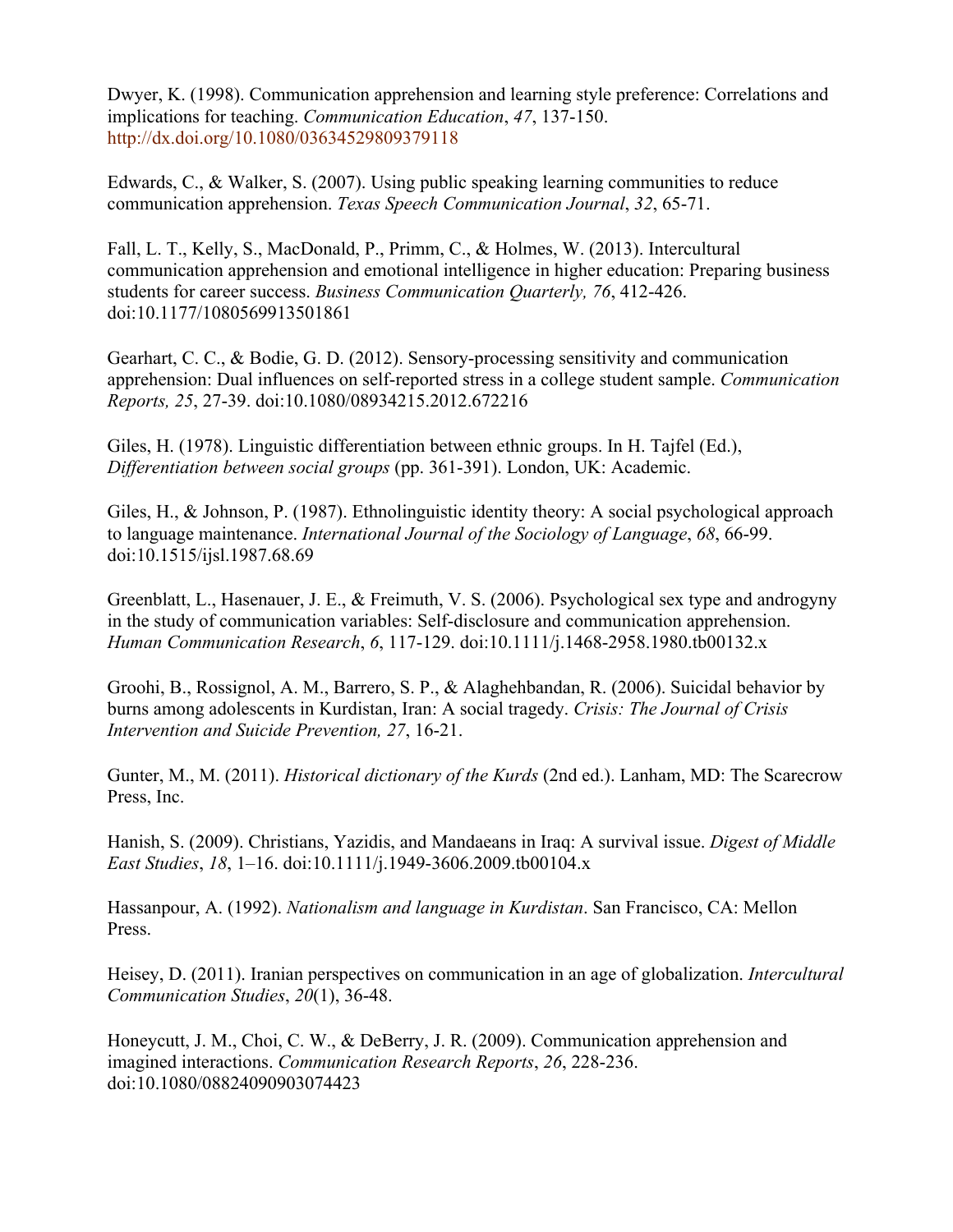Horwitz, E. K., Horwitz, M. B., & Cope, J. (1986). Foreign language classroom anxiety. *Modern Language Journal, 70*, 125-132. doi: 10.1111/j.1540-4781.1986.tb05256.x

Hsu, C. F. (2004). Sources of difference in communication apprehension between Taiwanese and Americans. *Communication Quarterly, 52,* 370-389. doi:10.1080/01463370409370207

Hsu, C. F. (2007). A cross-cultural comparison of communication orientations between Americans and Taiwanese. *Communication Quarterly, 55,* 359-374. doi:10.1080/01463370701497831

Hsu, C.-F. (2010). Acculturation and communication traits: A study of cross-cultural adaptation among Chinese in America. *Communication Monographs*, *77*, 414-425. doi:10.1080/03637751.2010.499367

Iraqi Constitution. (n.d.). Retrieved June 6, 2014, from http://goo.gl/i1U22G

Jung, E. (2013). Delineation of a threefold relationship among communication input variables, identity gaps, and depressive symptoms. *Southern Communication Journal*, *78*, 163-184. doi:10.1080/1041794X.2012.741652

Kasemkosin, B., & Rimkeeratikul, S. (2012). Communication apprehension of student officers at the Royal Thai Air Force language center. *Conference Proceedings. The First LITU International Graduate Conference.* Bangkok, Thailand.

Kaynak, E., & Kara, A. (2013). Reinforcing cultural identity by appealing to local cultural cues: National identity formation and consumption in high-context cultures. *Journal of Promotion Management*, *19*, 86-113. doi:10.1080/10496491.2012.736464

Kim, M. S., Tasaki, K., Kim, I. D., & Lee, H. R. (2007). The influence of social status on communication predispositions: Focusing on independent and interdependent self-construals. *Journal of Asian Pacific Communication, 17*, 303–329. doi:10.1075/japc.17.2.09kim

Kreyenbroek, P. (1992). On the Kurdish language. In P. G. Kreyenbroek & S. Sperl (Eds.), *The Kurds: A contemporary overview* (pp. 68–83). London, UK: Routledge.

Kurdistan -Turkey Insurrection. (n.d.). *Kurdistan-Turkey Insurrection*. Retrieved from: http://www.globalsecurity.org/military/world/war/kurdistan-turkey-insurrection.htm

Landis, D., & Wasilewski, J. K. (1999). Reflections on 22 years of *International Journal of Intercultural Relations* and 23 years in other areas of intercultural practice. *International Journal of Intercultural Relations*, *23*, 535–574. doi:10.1016/S0147-1767(99)00009-7

Levine, T. R., & McCroskey, J. C. (1991). Measuring trait communication apprehension: A test of rival measurement models of PRCA-24. *Communication Monographs, 57*, 62-72. doi:10.1080/03637759009376185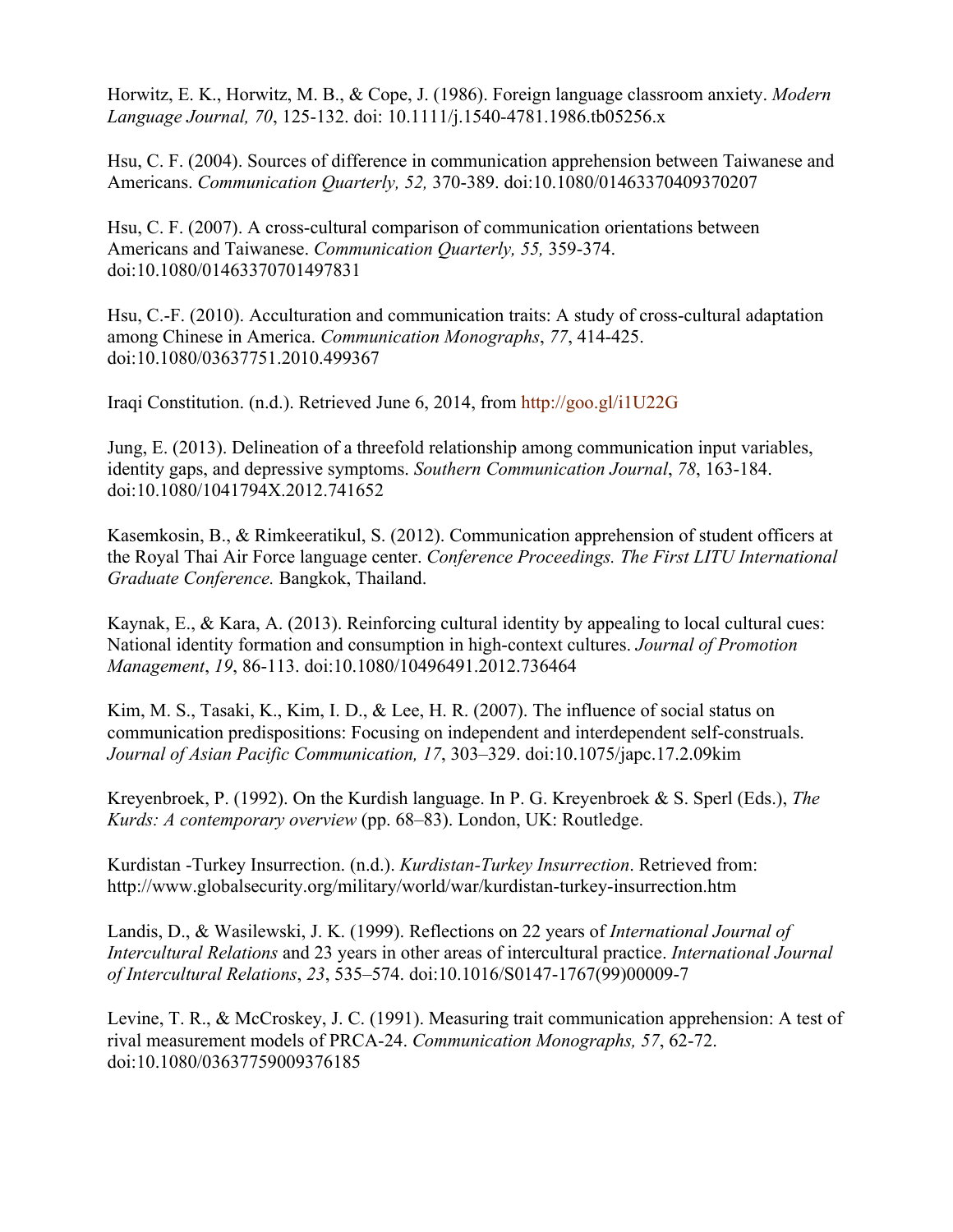Limon, M., & La France, B. (2005). Communication traits and leadership emergence: Examining the impact of argumentativeness, communication apprehension, and verbal aggressiveness in work groups. *Southern Communication Journal, 70*, 123-133.

Lin, Y, & Rancer, A. S. (2003). Sex differences in intercultural communication apprehension, ethnocentrism, and intercultural willingness to communicate. *Psychological Reports*, *92*, 195-200. doi:10.2466/pr0.2003.92.1.195

Maclntyre, P. D., Noels, K., & Clement, R. (1997). Biases in self-ratings of second language proficiency: The role of language anxiety. *Language Learning*, *47*, 265-287.

Madlock, P. E. (2012). The influence of power distance and communication on Mexican workers. *Journal of Business Communication, 49*, 169-184. doi:10.1177/0021943612436973

Madlock, P. E., & Martin, M. M. (2011). Communication and work alienation: To speak or not to speak. *Human Communication, 14*, 369-382.

Madlock, P. E., Martin, M. M., Bogdan, L., & Ervin, M. (2007). The impact of communication traits on leader-member exchange. *Human Communication*, *10*, 451-464.

Maki, S. M., Shimotsu, S., Avtgis, T. A., Kimble, N., Lilly, L., Petrovich, A., & Ward, D. (2009). International Communication Association Audit: An exploratory investigation into trait or state. *Human Communication, 12*, 383-401.

Malachowski, C. C., & Martin, M. M. (2011). Instructors' perceptions of teaching behaviors, communication apprehension, and student nonverbal responsiveness in the classroom. *Communication Research Reports, 28*, 141-150. doi:10.1080/08824096.2011.565275

Malachowski, C. C., Martin, M. M., & Vallade, J. I. (2013). An examination of students' adaptation, aggression, and apprehension traits with their instructional feedback orientations. *Communication Education, 62*, 127-147. doi:10.1080/03634523.2012.748208

Mansson, D. H., & Myers, S. A. (2009). A reexamination of Swedish and American college students' communicative attributes. *Journal of Intercultural Communication Research*, 4, 78-96. http://dx.doi.org/10.1080/17475750903381622

Marcus, A. (2007). *Blood and belief: The PKK and the Kurdish fight for independence*. New York, NY: New York University Press.

McCann, R. M., Kellermann, K., Giles, H., Gallois, C., & Viladot, M. A. (2004). Cultural and gender influences on age identification. *Communication Studies, 55*, 88-105. doi:10.1080/10510970409388607

McCroskey, J. C. (1977). Oral communication apprehension: A summary of recent theory and research. *Human Communication Research*, *4*, 78-96. doi:10.1111/j.1468-2958.1977.tb00599.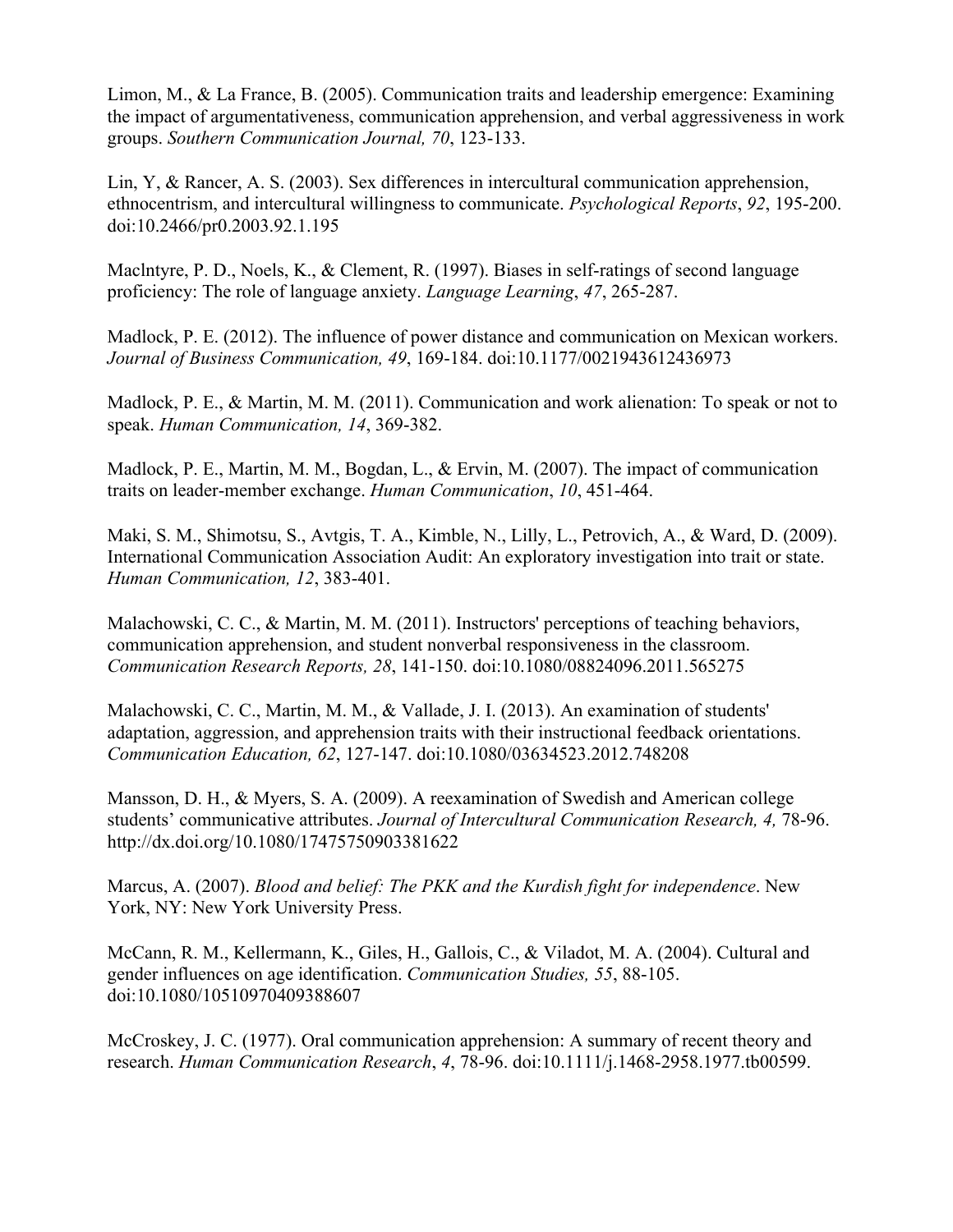McCroskey, J. C., & McCroskey, L. L. (1988) Self-report as an approach to measuring communication competence. *Communication Research Reports, 5,* 108-113. doi:10.1080/08824098809359810

McCroskey, J. C., Andersen, J. F., Richmond, V. P., & Wheeless, L. R. (1981). Communication apprehension of elementary and secondary students and teachers. *Communication Education*, *30*, 122-132. doi:10.1080/03634528109378461

McCroskey, J. C., Simpson, T. J., & Richmond, V. P. (1982). Biological sex and communication apprehension. *Communication Quarterly*, *30*, 129-133. doi:10.1080/01463378209369439

McDowall, D. (2004). *A modern history of the Kurds* (3rd ed.). London, UK: I. B. Tauris & Co. Ltd.

Mearns, E. (2012, January 11). The oil potential of Iraqi Kurdistan. *The oildrum.com*. Retrieved January 27, 2014 from http://www.theoildrum.com/node/8820

Moaddel, M. (2010). Religious regimes and prospects for liberal politics: Futures of Iran, Iraq and Saudi Arabia. *Futures, 42*, 532–544. doi:10.1016/j.futures.2010.01.004

Mojab, S. (2001). *Women of a non- state nation: The Kurds*. Costa Mesa, CA: Mazda.

Natali, D. (2010). *The Kurdish quasi-state: Development and dependency in post–gulf warIraq*. New York, NY: Syracuse University Press.

Neuliep, J. W., Chadouir, M., & McCroskey, J. C. (2003). A cross-cultural test of the association between temperament and communication apprehension. *Communication Research Reports, 20,*  320-330. doi:10.1080/08824090309388831

Pearson, J. C., Child, J. T., DeGreeff, B. L., Semlak, J. L., & Burnett, A. (2011). The influence of biological sex, self-esteem, and communication apprehension on unwillingness to communicate. *Atlantic Journal of Communications, 19*, 216-227. doi:10.1080/15456870.2011.584509

Pederson, J., Tkachuk, H., & Allen, M. (2008). How perceived situational frequency and situational importance affect communication apprehension: A cross cultural analysis. *Journal of Intercultural Communication Research, 37*, 189-198. doi:10.1080/17475750903135374

Phillips, D. L. (2014). ISIS crisis, American foreign policy interests. *The Journal of the National Committee on American Foreign Policy*, *36*, 351-360, doi:10.1080/10803920.2014.993254

Pons, F., Laroche, M., & Mourali, M. (2006). Consumer reactions to crowded retail settings: Cross-cultural differences between North America and the Middle East. *Psychology & Marketing*, *23*, 555-572.

Prevoo, M. L., Malda, M., Mesman, J., Emmen, R. G., Yeniad, N., Van Ijzendoorn, M. H., & Linting, M. (2014). Predicting ethnic minority children's vocabulary from socioeconomic status, maternal language and home reading input: different pathways for host and ethnic language. *Journal of Child Language, 41*, 963-984. doi:10.1017/S0305000913000299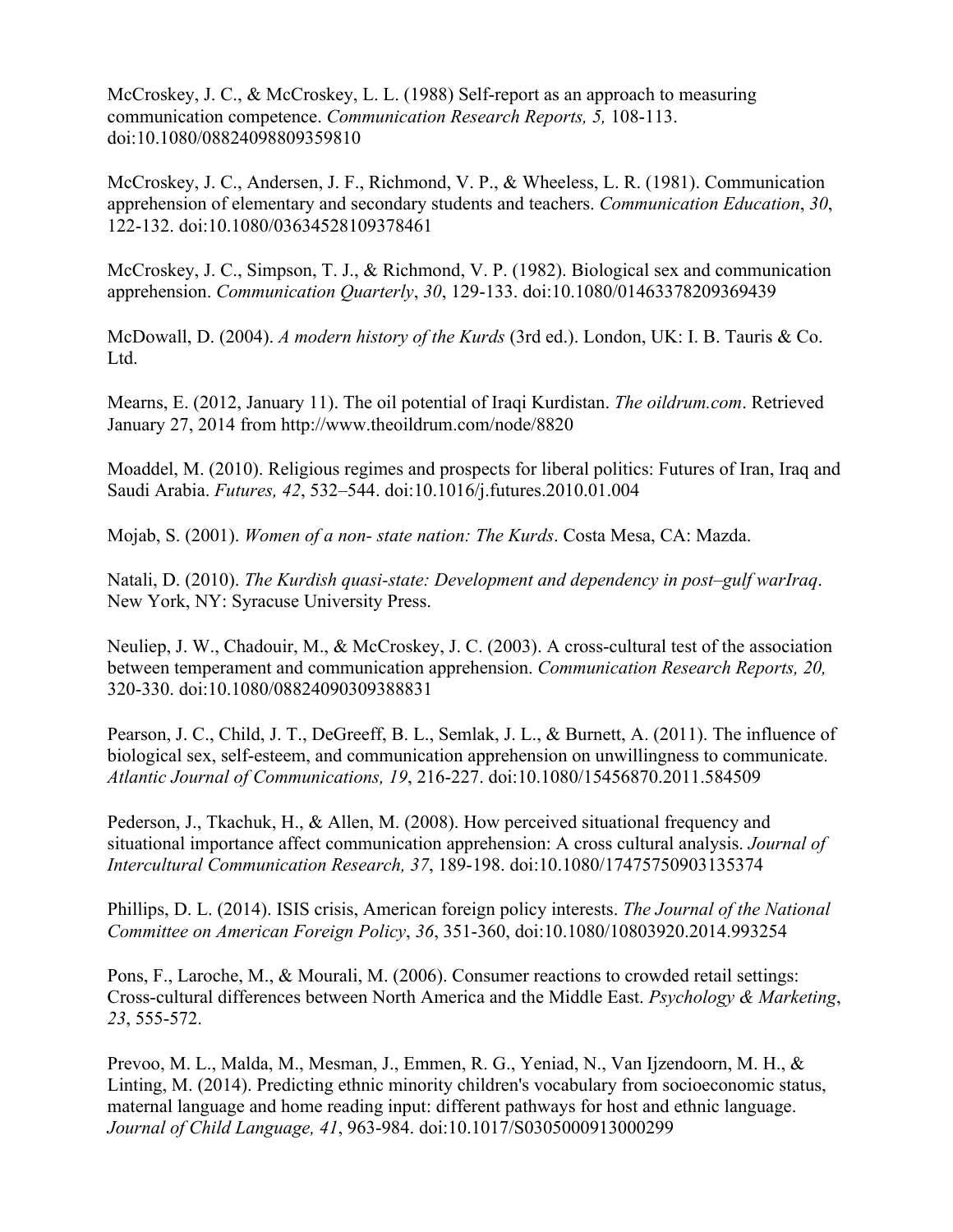Pribyl, C. B., Keaten, J. A., Sakamoto, M., & Koshikawa, F. (1998), Assessing the cross-cultural content validity of the Personal Report of Communication Apprehension scale (PRCA-24). *Japanese Psychological Research*, *40*, 47–53. doi:10.1111/1468-5884.00074

Rastgar-Khaled, A., & Mohammadi, M. (2015). Taghirat e farhangi wa oft e barvari dar Iran: (Bar payeh ye tahlil e sanavi ye dadeha ye peymayesh e arzesh ha va negareshhay e Iranian) [Cultural changes and decrease in fertility in Iran: (Based on the secondary analysis of the data from measurement of Iranians' values and approaches)]. *Jame'e-Shnasi ye Karbodi, 26* (2), 159-180.

Roby, D. E. (2009). Teacher leadership skills: An analysis of communication apprehension. *Education, 129*, 608-614.

Rodríguez, B. L., Hines, R., & Montiel, M. (2009). Mexican American mothers of low and middle socioeconomic status: Communication behaviors and interactive strategies during shared book reading. *Language, Speech & Hearing Services In Schools*, *40*, 271-282. doi:10.1044/0161-1461 (2008/07-0053)

Romano, D. (2006). *The Kurdish nationalist movement: Opportunity, mobilization, and identity*. New York, NY: Cambridge University Press.

Russ, T. L. (2012). The relationship between communication apprehension and learning preferences in an organizational setting. *Journal of Business Communication*, *49*, 312-331. doi:10.1177/0021943612456035

Sallinen-Kuparinen, A., McCroskey, J. C., & Richmond, V. P. (1991). Willingness to communicate, communication apprehension, introversion, and self-perceived communication competence: Finnish and American comparison. *Communication Research Reports, 8,* 55-64. doi:10.1080/08824099109359876

Semati, M. (2011). Communication, culture, media, and the Middle East. *Communication Studies*, *62*, 1-4. doi:10.1080/10510974.2011.540981.

Sheyholislami, J. (2010). Identity, language, and new media: the Kurdish case. *Language Policy*, *9*, 289-312. doi: 10.1007/s10993-010-9179-y

Sheyholislami, J. (2011). *Kurdish identity, discourse, and new media*. New York, NY: Palgrave Macmillan.

Sheyholislami, J. (2012). Kurdish in Iran: A case of restricted and controlled tolerance. *International Journal of the Sociology of Language*, *217*, 19-47. doi:10.1515/ijsl-2012-0048

Shimotsu, S., & Mottet, T. P. (2009). The relationships among perfectionism, communication apprehension, and temperament. *Communication Research Reports, 26*, 188-197. doi:10.1080/08824090903074381

Skutnabb-Kangas, T., & Fernandes, D. (2008). Kurds in Turkey and in (Iraqi) Kurdistan: A comparison of Kurdish educational language policy in two situations of occupation. *Genocide Studies and Prevention: An International Journal*, *3*, 43-73. doi:10.3138/gsp.3.1.43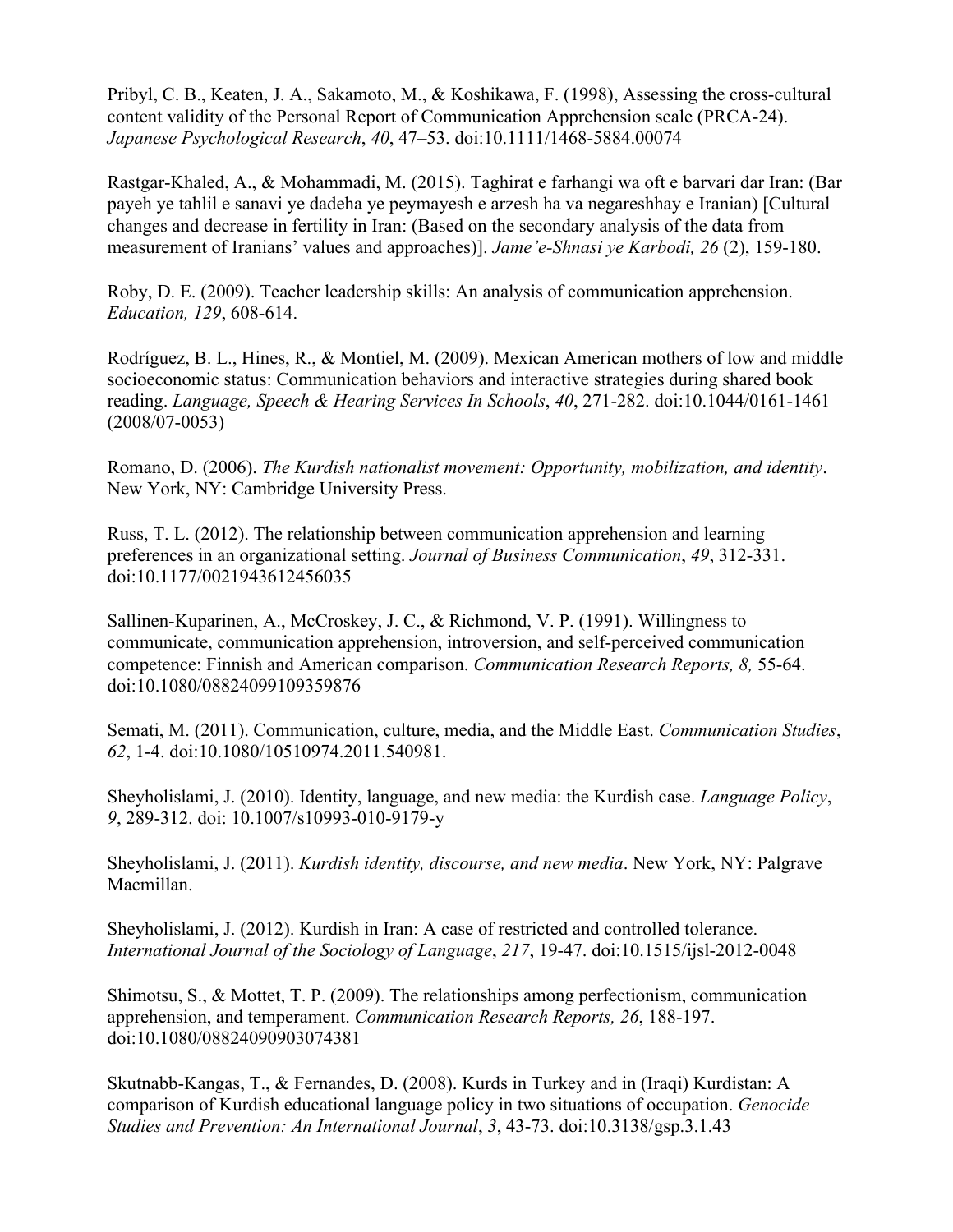Smith, S. G., Wolf, M. S., & Wagner, C. V. (2010). Socioeconomic status, statistical confidence, and patient-provider communication: An analysis of the health information national trends survey (HINTS 2007). *Journal of Health Communication, 15*, 169-185. doi:10.1080/10810730.2010.522690

Soffer, A. (1999). *Rivers of fire: The conflict over water in the Middle East*. (M. Rossovsky & N. Copaken, Trans.). Lanham, MD: Rowman & Littlefield Publishers, INC.

Stockstill, C. J., & Roach, K. (2007). Communication apprehension in high school athletes. *Texas Speech Communication Journal*, *32*, 53-64.

Sue, D., Ino, S., & Sue, D. M. (1983). Nonassertiveness of Asian Americans: An inaccurate assumption? *Journal of Counseling Psychology, 30*, 581–588. doi: 10.1037/0022-0167.30.4.581

Tang, T. L., & Ibrahim, A. S. (1998). Antecedents of organizational citizenship behavior revisited: Public personnel in the United States and the Middle East. *Public Personnel Management, 27*, 529−550.

Tejel, J. (2009). *Syria's Kurds: History, politics and society*. London, UK: Routledge.

Thomas, M. (2013). The problematization of racial/ethnic minority student participation in U.S. study abroad. *Applied Linguistics Review, 4*, 365-390. doi:10.1515/applirev-2013-0016

Triandis, H. C. (1989). The self and social behavior in differing cultural contexts. *Psychological Review, 96*, 506-520. http://dx.doi.org/10.1037/0033-295X.96.3.506

Üstünel, E., & Yüksel, D. (2011). Examination of the interrelationship of trainee teachers' l2 communication orientations and their academic success. *Journal of Communications Research*, *3*, 55-72.

Vevea, N. N., Pearson, J. C., Child, J. T., & Semlak, J. L. (2009). The only thing to fear is...public speaking?: Exploring predictors of communication in the public speaking classroom. *Journal of the Communication, Speech & Theatre Association of North Dakota*, 221-228.

Vinson, L. R., & Roberts, C. V. (1994). Estimating an individual's location along the trait-state continuum: A method for improving the precision of measurement of CA using the PRCA-24. *Communication Research Reports, 11*, 59-66. doi:10.1080/08824099409359941

Watson, A. K., Monroe, E. E., & Atterstrom, H. (1989). Comparison of communication apprehension across cultures: American and Swedish children. *Communication Quarterly, 37*, 67- 76. doi:10.1080/01463378909385526

Watson, A. K., Monroe, E. E., Fayer, J. M., & Aloise, M. E. (1988). Communication apprehension in Puerto Rican and US. mainland children. *Communication Research Reports, 5*, 161-168. doi:10.1080/01463378909385526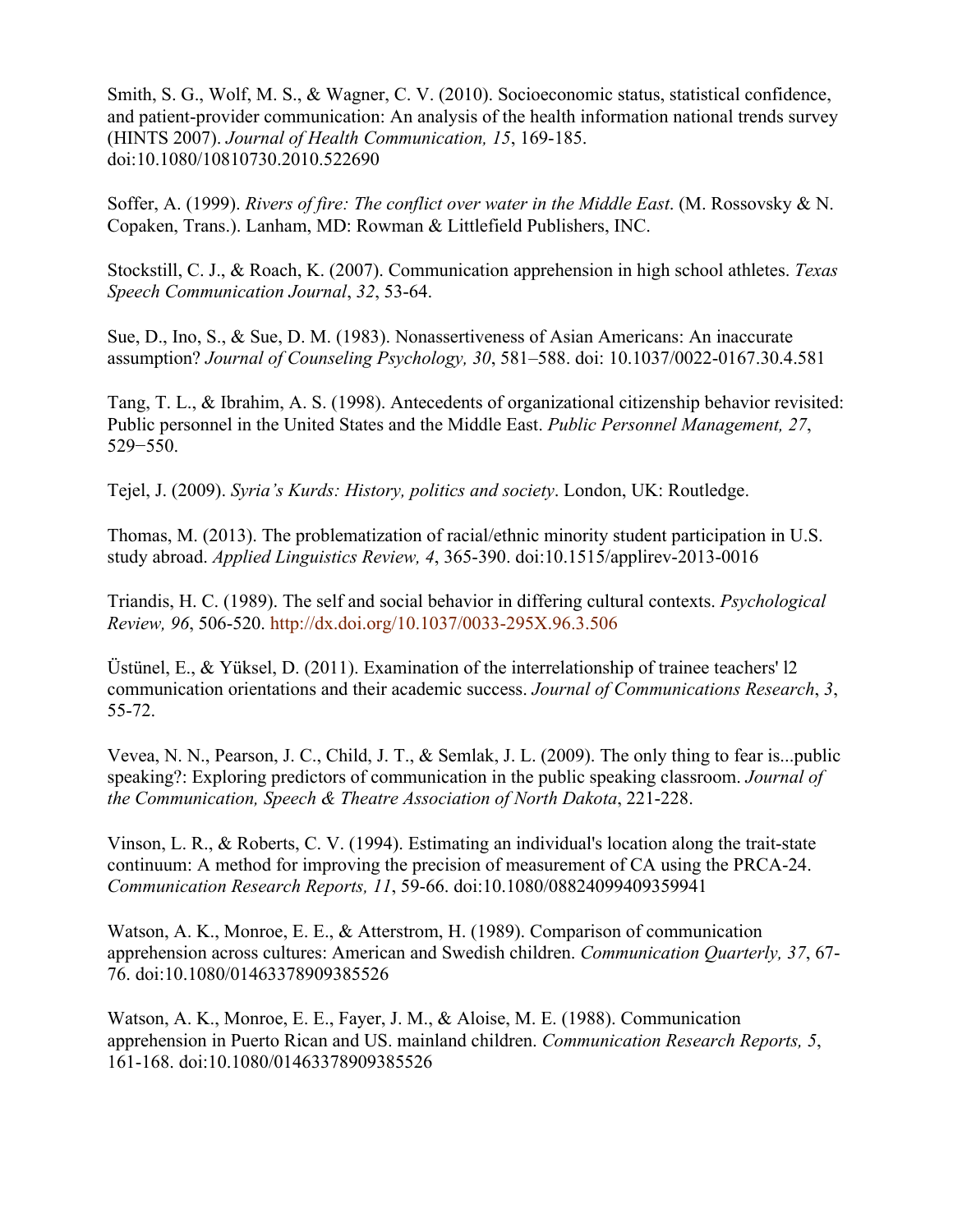Wrench, J. S., Brogan, S. M., McCroskey, J. C., & Jowi, D. (2008). Social communication apprehension: The intersection of communication apprehension and social phobia. *Human Communication, 11*, 409-429.

Yackley, A. J. (February 28, 2015) *UPDATE 2-Kurdish rebel leader in Turkey calls for disarmament congress*. Retrieved from: http://www.reuters.com/article/2015/02/28/turkey-kurdsidUSL5N0W209Y20150228

Yavuz, M. H. (1998). A preamble to the Kurdish question: The politics of Kurdish identity. *Journal of Muslim Minority Affairs*, *18*, 9-18. doi:10.1080/13602009808716390

Yildiz, K., & Taysi, T. B. (2007). *The Kurds in Iran: The past, present and future*. London, UK: Pluto.

Zarrinabadi, N. (2012). Self-perceived communication competence in Iranian culture. *Communication Research Reports, 29,* 292-298. doi:10.1080/08824096.2012.723271

Zhang, Y., Butler, & Pryor, B. (1996). Comparison of apprehension about communication in China and the United States. *Perceptual & Motor Skills, 82,* 1168-1170. doi:10.2466/pms.1996.82.3c.1168

## **About the Authors**

Diyako Rahmani is a doctoral candidate in the Department of Communication at the University of Jyväskylä.

Stephen M. Croucher (PhD, University of Oklahoma, 2006) is a Professor in the Department of Communication at the University of Jyväskylä.

Please direct all correspondence to: Diyako Rahmani: diyako.rahmani@jyu.fi

#### **Authors' Address**

University of Jyväskylä Department of Communication Keskussairaalantie 4, L185 40014, Jyväskylä Finland

[1] Two surveys were removed as the participants were under the age of 17.

[2] The institutional review board approved data collection among participants between the ages of 17 and 70.

[3] All studies that use the PRCA are based on a Likert type scale that ranges from 1-5.